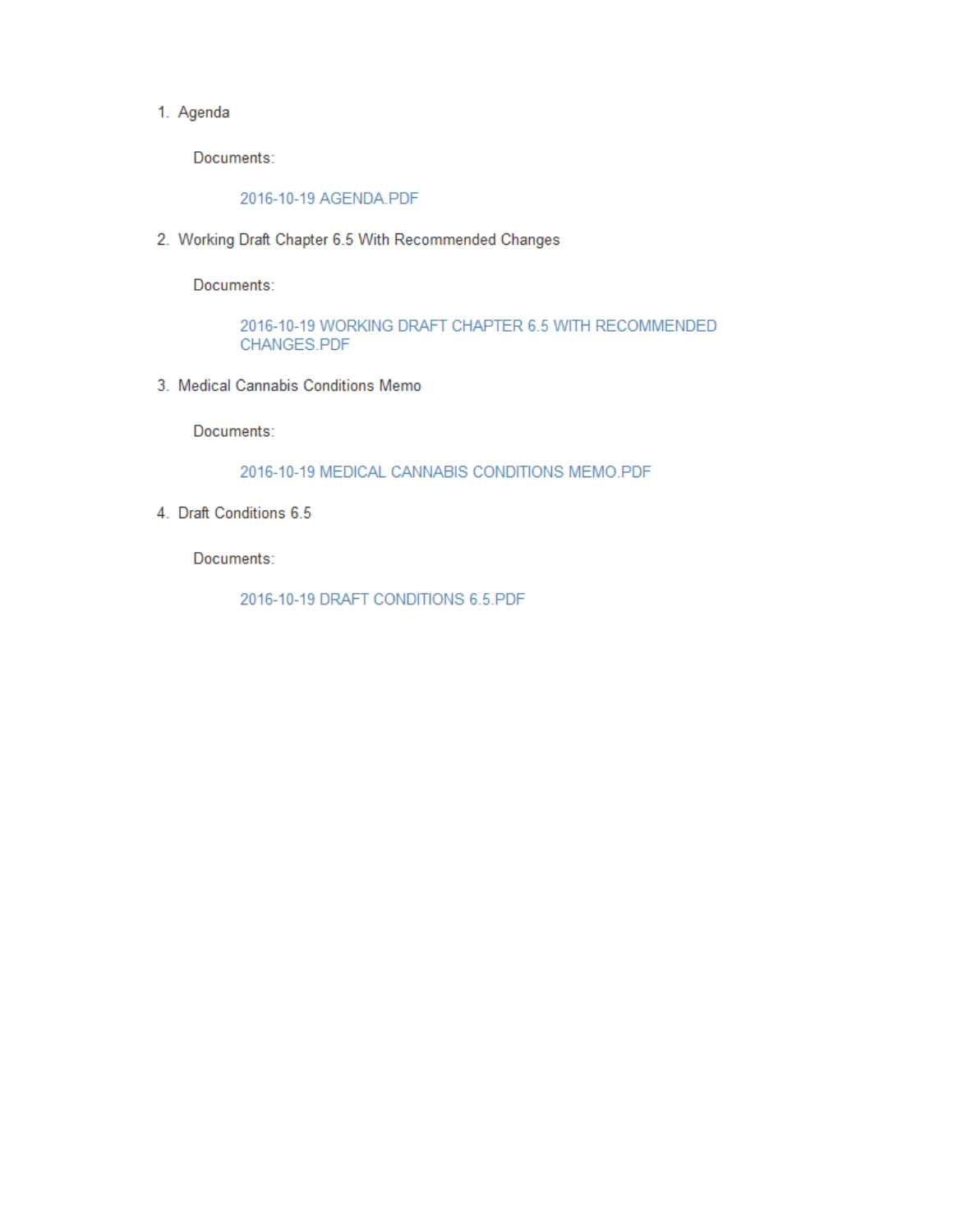# *City of Watsonville*

# Medical Cannabis Advisory Committee

# *Meeting Agenda*

October 19, 2016 5:30-7:30 p.m.

## 1. **Call to order**

## 2. **Roll call**

Technical Advisory Committee Members:

| Dr. Michelle Rodriguez | <b>Bryce Berryessa</b> | Erica Padilla Chavez | Allan Flores |
|------------------------|------------------------|----------------------|--------------|
| Thomas Frye            | Felipe Hernandez       | Aaron Newsom         | Ari Parker   |
| Jarrad Pecoraro        | <b>Henry Robles</b>    | Jenny Sarmiento      |              |

Staff:

Suzi Merriam, Acting CDD Director Laurie Blackwood, Administrative Analyst Justin Meek, Principal Planner

## **3. Submittal Requirements for Medical Cannabis Facilities**

- a) Report by Staff
- b) Advisory Committee Review
- c) Public Input
- d) Advisory Committee Discussion
- e) Action: See recommended action in CDD memo

## **4. Dates of Future Meetings:** *Tentative*

November 9: Permit review and auditing December 14: Limits on permits January 11: Review draft ordinance

## **5. Adjournment**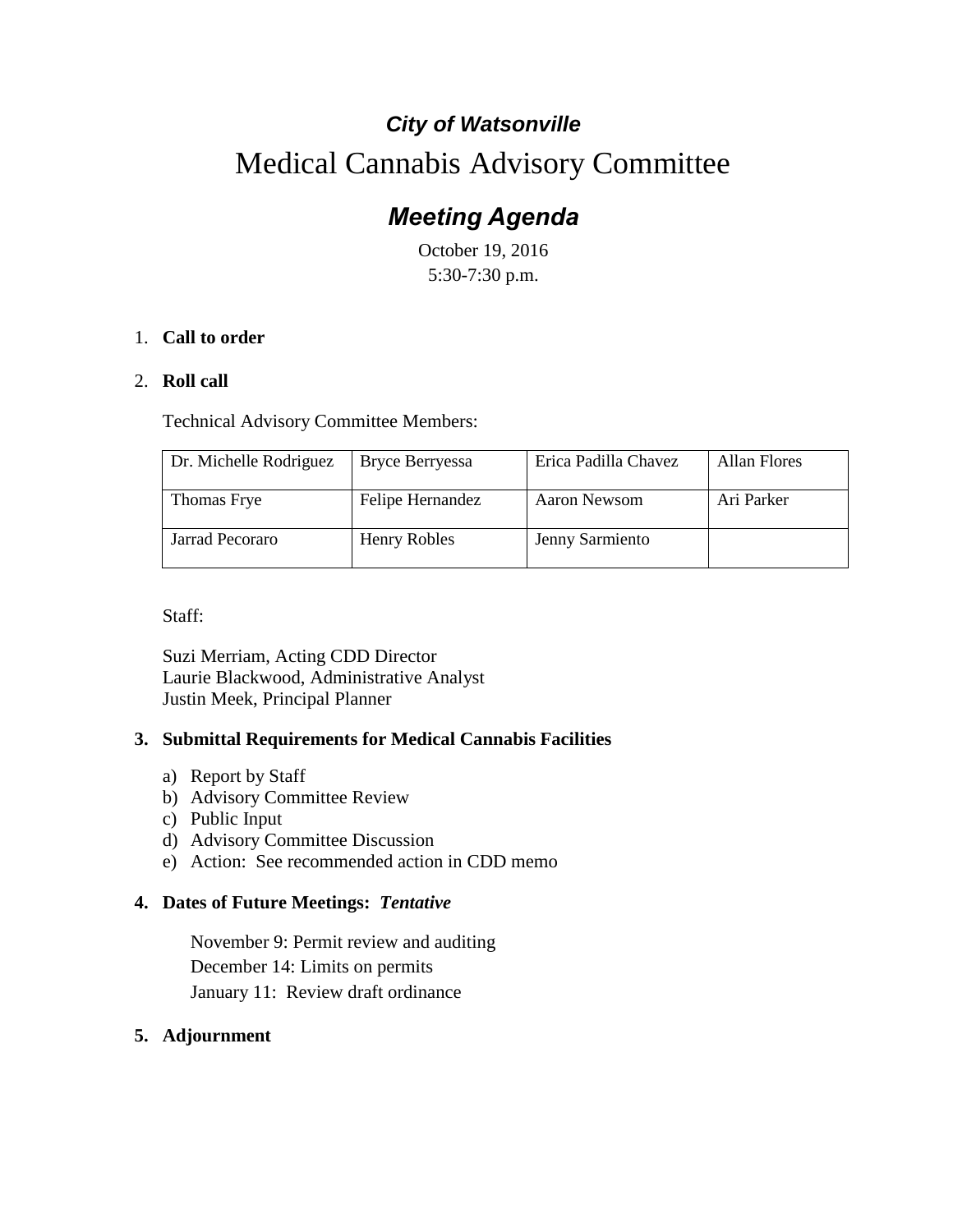## **Chapter 6-5 MEDICAL CANNABIS FACILITIES\***

Sections:

#### **6-5.010 Purpose and intent.**

If medical cannabis facilities and cultivation were permitted to be established or if existing business were permitted to distribute, sell or cultivate medical cannabis without appropriate regulation, such uses might be established in areas that would conflict with the requirements of the General Plan, be inconsistent with surrounding uses, or be detrimental to the public health, safety and welfare. The City Council desires to enact reasonable regulations pertaining to medical cannabis facilities and cultivation to ensure that qualified patients and their caregivers are afforded safe and convenient access to medical cannabis, while at the same time ensuring that such uses do not conflict with the General Plan, are not inconsistent with surrounding uses, and are not detrimental to the public health, safety and welfare. Medical cannabis facilities shall be permitted, upon application and approval of a regulatory permit in accordance with the criteria and procedures set forth in this code.

(§ 1, Ord. 1326-16 (CM), eff. February 25, 2016)

## **6-5.020 Definitions.**

This chapter shall be known and may be cited as the Medical Marijuana Regulation and Safety Ordinance (or "MMRSO").

For purposes of this chapter, the following definitions shall apply:

(a) "Accrediting body" shall mean a nonprofit organization that requires conformance to ISO/IEC 17025 requirements and is a signatory to the International Laboratory Accreditation Cooperation Mutual Recognition Arrangement for Testing.

(b) "Applicant," for purposes of this chapter, shall mean the following:

(1) Owner or owners of a proposed facility, including all persons or entities having ownership interest other than a security interest, lien, or encumbrance on property that will be used by the facility.

(2) If the owner is an entity, "owner" includes within the entity each person participating in the direction, control, or management of, or having a financial interest in, the proposed facility.

(3) If the applicant is a publicly traded company, "owner" means the chief executive officer or any person or entity with an aggregate ownership interest of five (5%) percent or more.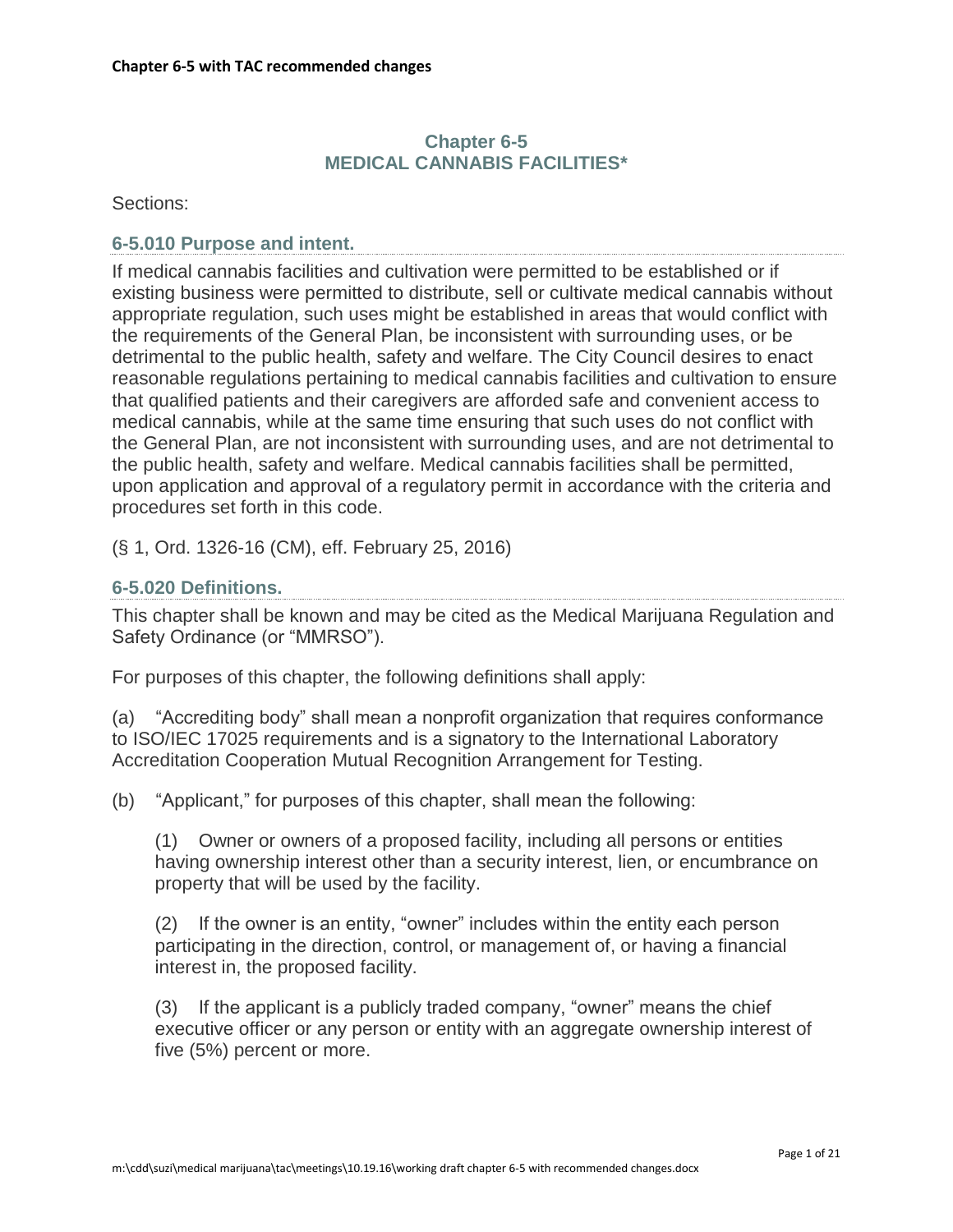(4) As used in this chapter, "licensee" shall have the same definition as "applicant," as defined herein, who has been approved for a license.

(c) "Batch" shall mean a specific quantity of medical cannabis or medical cannabis products that is intended to have uniform character and quality, within specified limits, and is produced according to a single manufacturing order during the same cycle of manufacture.

(d) "Bureau" shall mean the Bureau of Medical Marijuana Regulation within the Department of Consumer Affairs.

(e) "Cannabinoid" or "phytocannabinoid" shall mean a chemical compound that is unique to and derived from cannabis.

(f) "Cannabis" shall mean all parts of the plant Cannabis sativa Linnaeus, Cannabis indica, or Cannabis ruderalis, whether growing or not; the seeds thereof; the resin, whether crude or purified, extracted from any part of the plant; and every compound, manufacture, salt, derivative, mixture, or preparation of the plant, its seeds, or resin. "Cannabis" also means the separated resin, whether crude or purified, obtained from marijuana. "Cannabis" also means marijuana as defined by Section [11018](http://leginfo.legislature.ca.gov/faces/codes_displaySection.xhtml?lawCode=HSC§ionNum=11018) of the Health and Safety Code as enacted by Chapter 1407 of the Statutes of 1972. "Cannabis" does not include the mature stalks of the plant, fiber produced from the stalks, oil or cake made from the seeds of the plant, any other compound, manufacture, salt, derivative, mixture, or preparation of the mature stalks (except the resin extracted therefrom), fiber, oil, or cake, or the sterilized seed of the plant which is incapable of germination. For the purpose of this chapter, "cannabis" does not mean "industrial hemp" as defined by Section [81000](http://leginfo.legislature.ca.gov/faces/codes_displaySection.xhtml?lawCode=FAC§ionNum=81000) of the Food and Agricultural Code or Section [11018.5](http://leginfo.legislature.ca.gov/faces/codes_displaySection.xhtml?lawCode=FAC§ionNum=11018.5) of the Health and Safety Code.

(g) "Caregiver" or "primary caregiver" has the same meaning as that term is defined in Section [11362.7](http://leginfo.legislature.ca.gov/faces/codes_displaySection.xhtml?lawCode=HSC§ionNum=11362.7) of the Health and Safety Code.

(h) "Certificate of accreditation" shall mean a certificate issued by an accrediting body to a licensed testing laboratory, entity, or site to be registered in the State.

(i) "Chief" shall mean Chief of the Bureau of Medical Marijuana Regulation within the Department of Consumer Affairs.

(j) "Commercial cannabis activity" includes cultivation, or sale of medical cannabis or a medical cannabis product, except as set forth in Section [19319](http://leginfo.legislature.ca.gov/faces/codes_displaySection.xhtml?lawCode=BPC§ionNum=19319) of the California Business and Professions Code, related to qualifying patients and primary caregivers.

(k) "Cultivation" shall mean any activity involving the planting, growing, harvesting, drying, curing, grading, or trimming of cannabis.

(l) "Delivery" shall mean the commercial transfer of medical cannabis or medical cannabis products from a dispensary, up to an amount determined by the bureau to a primary caregiver or qualified patient as defined in Section [11362.7](http://leginfo.legislature.ca.gov/faces/codes_displaySection.xhtml?lawCode=HSC§ionNum=11362.7) of the Health and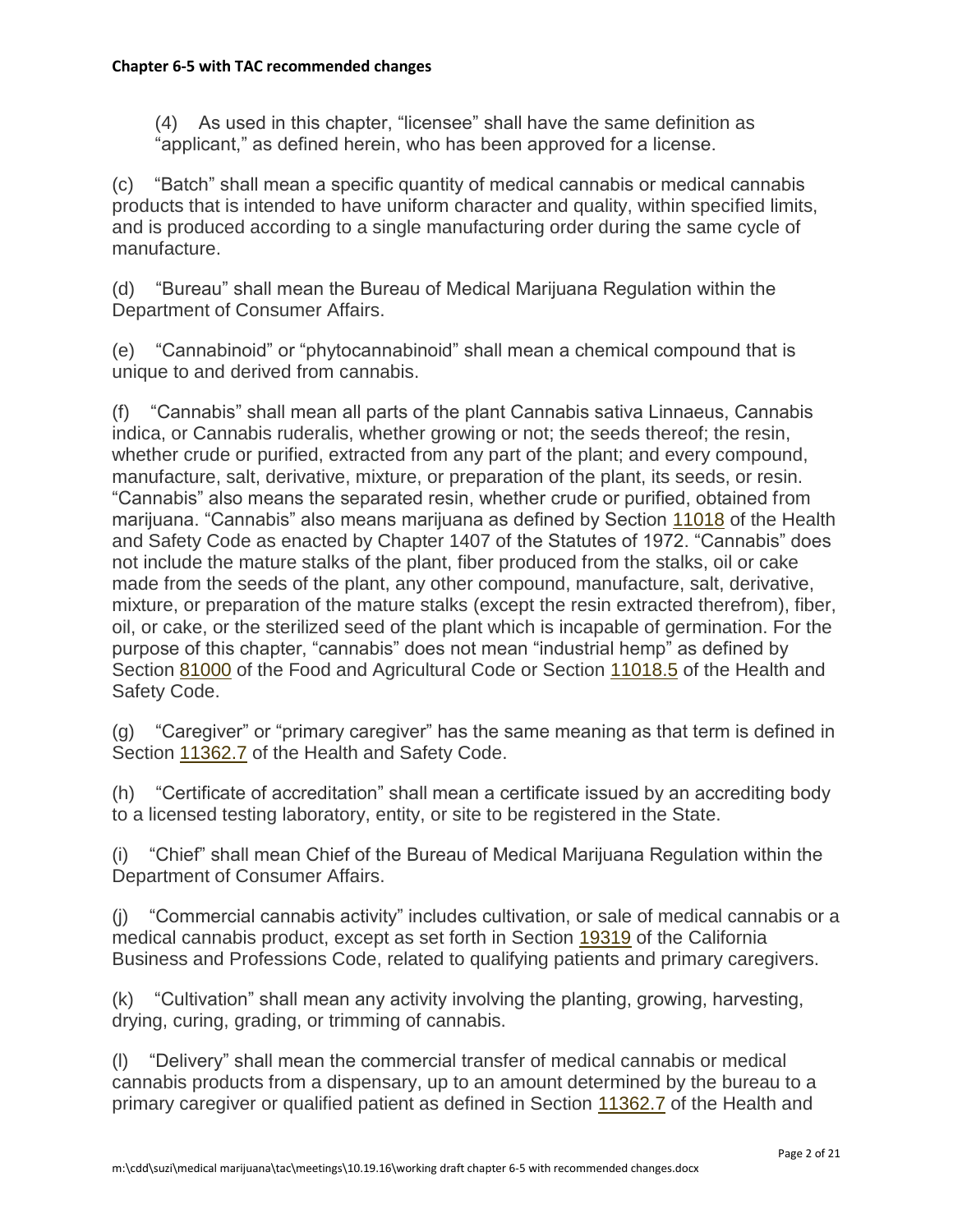Safety Code, or a testing laboratory. "Delivery" also includes the use by a dispensary of any technology platform owned and controlled by the dispensary, or independently licensed under this chapter that enables qualified patients or primary caregivers to arrange for or facilitate the commercial transfer by a licensed dispensary of medical cannabis or medical cannabis products, which is prohibited in the City of Watsonville.

(m) "Dispensary" shall mean a facility where medical cannabis, medical cannabis products, or devices for the use of medical cannabis or medical cannabis products are offered, either individually or in any combination, for retail sale, including an establishment that delivers, pursuant to express authorization by local ordinance, medical cannabis and medical cannabis products as part of a retail sale, that holds a valid local license or permit, which is prohibited in the City of Watsonville.

(n) "Dispensing" shall mean any activity involving the retail sale of medical cannabis or medical cannabis products from a dispensary, which is prohibited in the City of Watsonville.

(o) "Distribution" shall mean the procurement, sale, and transport of medical cannabis and medical cannabis products between entities licensed pursuant to this chapter, that holds a valid local license or permit, which is prohibited in the City of Watsonville.

(p) "Distributor" shall mean a person licensed under this chapter to engage in the business of purchasing medical cannabis from a licensed cultivator, or medical cannabis products from a licensed manufacturer, for sale to a licensed dispensary, that holds a valid local license or permit. which is prohibited in the City of Watsonville.

(q) "Dried flower" shall mean all dead medical cannabis that has been harvested, dried, cured, or otherwise processed, excluding leaves and stems.

(r) "Facility" as used in this chapter shall mean any building, structure or area of land used for the cultivation of medical cannabis.

(s) "Identification program" shall mean the universal identification certificate program for commercial medical cannabis activity authorized by this chapter.

(t) "Licensee" shall mean an applicant who has received a local license or permit pursuant to this chapter to engage in commercial cannabis activity.

(u) "Licensing authority" shall mean the State or City agency responsible for the issuance, renewal, or reinstatement of the license, or the State or City agency authorized to take disciplinary action against the license.

(v) "Cultivation site" shall mean a facility where medical cannabis is planted, grown, harvested, dried, cured, graded, or trimmed, or that does all or any combination of those activities, that holds a valid State local license or permit pursuant to this chapter, and that holds a valid local license or permit.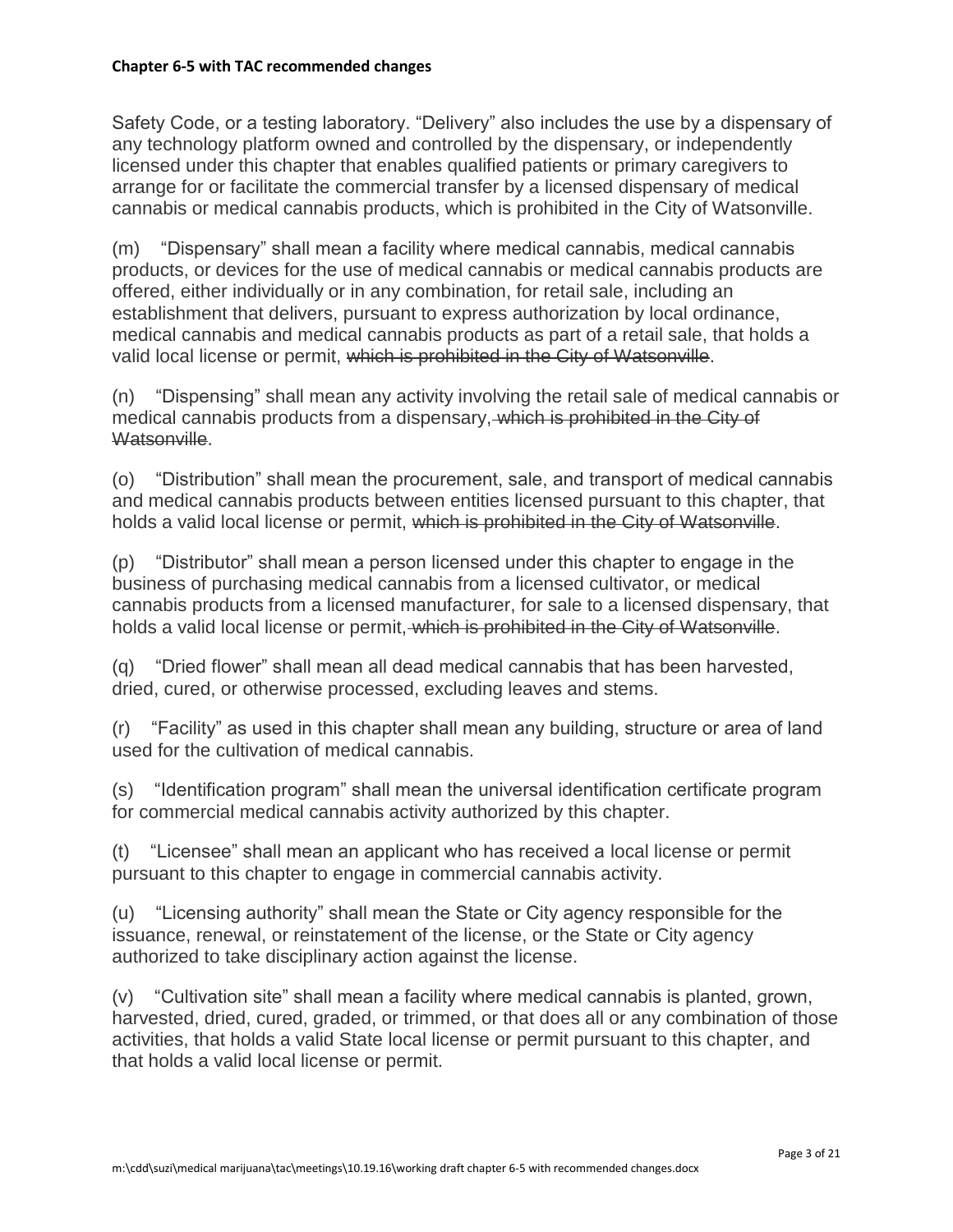(w) "Manufacturer" shall mean a person that conducts the production, preparation, propagation, or compounding of manufactured medical cannabis, as described in subsection (ee) of this section, or medical cannabis products either directly or indirectly or by extraction methods, or independently by means of chemical synthesis or by a combination of extraction and chemical synthesis at a fixed location that packages or repackages medical cannabis or medical cannabis products or labels or re-labels its container, that holds a valid State or local license or permit pursuant to this chapter, and that holds a valid local license or permit, which is prohibited in the City of Watsonville.

(x) "Testing laboratory" shall mean a facility, entity, or site in the State that offers or performs tests of medical cannabis or medical cannabis products and that is both of the following, which are prohibited in the City of Watsonville:

(1) Accredited or in process of accreditation by an accrediting body that is independent from all other persons involved in the medical cannabis industry in the State to ISO 17025 standards.

(2) Registered with the State Department of Public Health upon implementation of MMRSA.

(y) "Transporter" shall mean a person issued a State license by the Bureau to transport medical cannabis or medical cannabis products in an amount above a threshold determined by the bureau between facilities that have been issued a State or local license pursuant to this chapter, which is prohibited in the City of Watsonville.

(z) "Licensee" shall mean a person issued a City license under this chapter to engage in commercial cannabis activity.

(aa) "Live plants" shall mean living medical cannabis flowers and plants, including seeds, immature plants, and vegetative stage plants.

(bb) "Lot" shall mean a batch, or a specifically identified portion of a batch, having uniform character and quality within specified limits. In the case of medical cannabis or a medical cannabis product produced by a continuous process, "lot" means a specifically identified amount produced in a unit of time or a quantity in a manner that ensures its having uniform character and quality within specified limits.

(cc) "Manufactured cannabis" shall mean raw cannabis that has undergone a process whereby the raw agricultural product has been transformed into a concentrate, an edible product, or a topical product, which is prohibited in the City of Watsonville.

(dd) "Manufacturing site" shall mean a location that produces, prepares, propagates, or compounds manufactured medical cannabis or medical cannabis products, directly or indirectly, by extraction methods, independently by means of chemical synthesis, or by a combination of extraction and chemical synthesis, and is owned and operated by a licensee for these activities, which is prohibited in the City of Watsonville.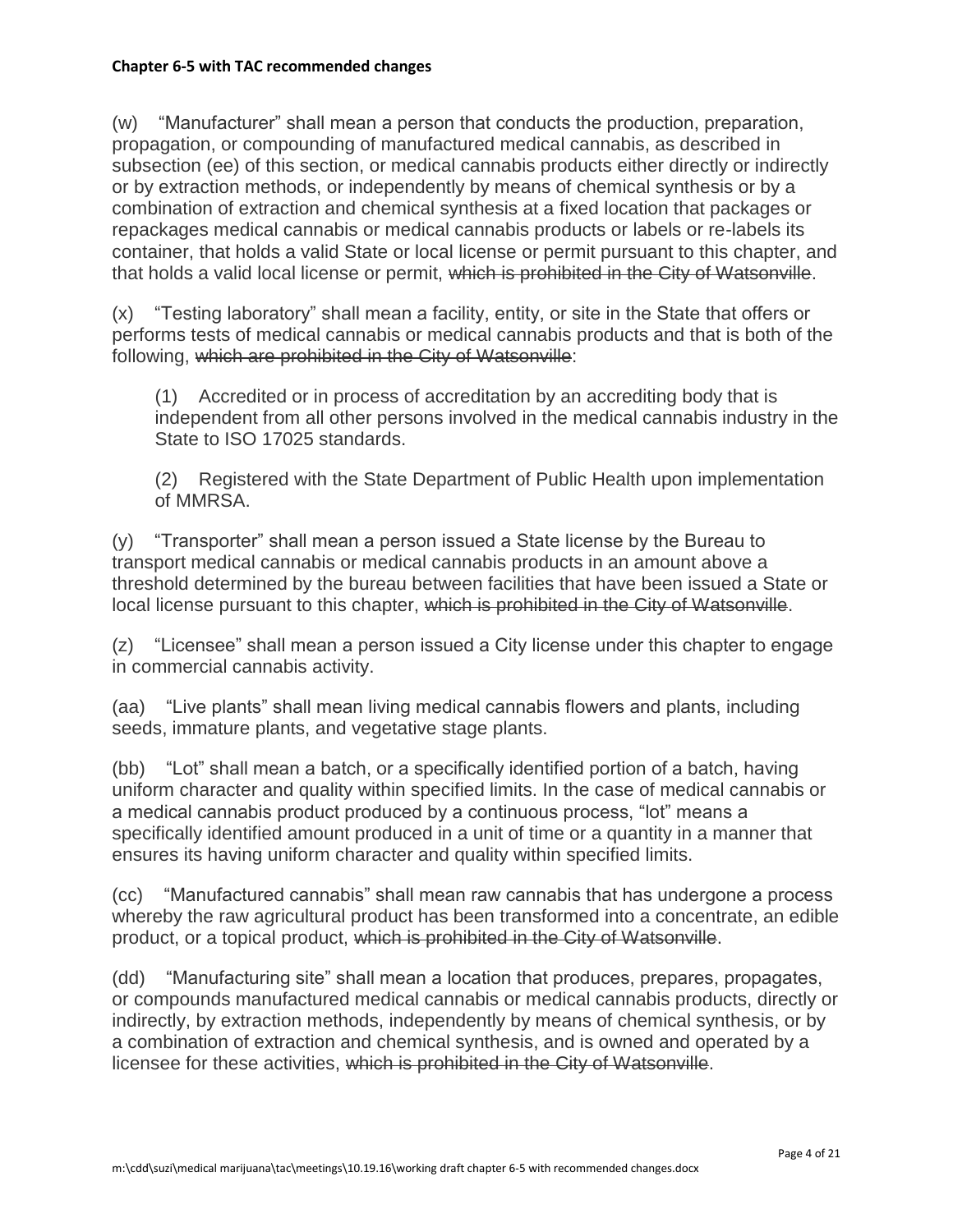(ee) "Medical cannabis," "medical cannabis product," or "cannabis product" shall mean a product containing cannabis, including, but not limited to, concentrates and extractions, intended to be sold for use by medical cannabis patients in California pursuant to the Compassionate Use Act of 1996 (Proposition 215), found at Section [11362.5](http://leginfo.legislature.ca.gov/faces/codes_displaySection.xhtml?lawCode=HSC§ionNum=11362.5) of the Health and Safety Code. For the purposes of this chapter, "medical cannabis" does not include "industrial hemp" as defined by Section [81000](http://leginfo.legislature.ca.gov/faces/codes_displaySection.xhtml?lawCode=FAC§ionNum=81000) of the Food and Agricultural Code or Sectio[n11018.5](http://leginfo.legislature.ca.gov/faces/codes_displaySection.xhtml?lawCode=FAC§ionNum=11018.5) of the Health and Safety Code.

(ff) "Nursery" shall mean a licensee that produces only clones, immature plants, seeds, and other agricultural products used specifically for the planting, propagation, and cultivation of medical cannabis, that holds a valid local license or permit.

(gg) "Permit," "local license," or "local permit" shall mean an official document granted by a local jurisdiction that specifically authorizes a person to conduct commercial cannabis activity in the local jurisdiction.

(hh) "Person" shall mean an individual, firm, partnership, joint venture, association, corporation, limited liability company, estate, trust, business trust, receiver, syndicate, or any other group or combination acting as a unit and includes the plural as well as the singular number.

(ii) "City license," "license," or "registration" shall mean a City license issued pursuant to this chapter.

(jj) "Transport" shall mean the transfer of medical cannabis or medical cannabis products from the permitted business location of one (1) licensee to the permitted business location of another licensee, for the purposes of conducting commercial cannabis activity authorized pursuant to this chapter, which is prohibited in the City of Watsonville.

(kk) "Volatile solvent" shall mean a flammable liquid or gas used to extract or concentrate cannabis products that vaporizes or boils below room temperature, such as propane or butane, which is prohibited in the City of Watsonville.

(§ 1, Ord. 1326-16 (CM), eff. February 25, 2016)

## **6-5.030 Permit required.**

(a) Permit classifications pursuant to this chapter are as follows:

(1) Type 1A = Cultivation; Specialty indoor. Up to five thousand (5,000) square feet.

(2) Type 1B = Cultivation; Specialty mixed-light. Using exclusively artificial lighting, up to five thousand (5,000) square feet.

(3) Type 2A = Cultivation; Indoor. Five thousand one (5,001) to ten thousand (10,000) square feet.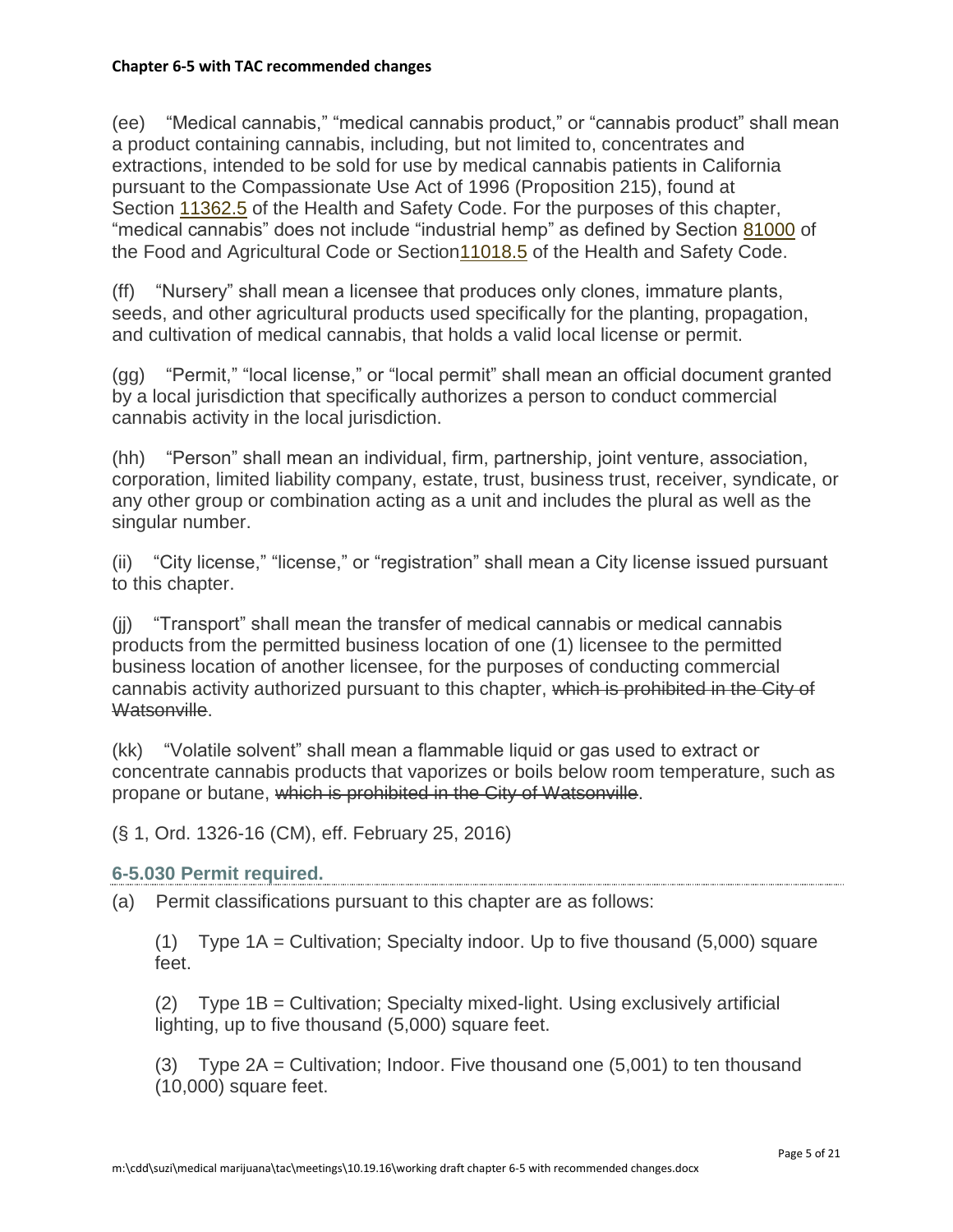(4) Type 2B = Cultivation; Mixed-light. Five thousand one (5,001) to ten thousand (10,000) square feet.

(5) Type 4 = Cultivation; Nursery, indoor or mixed-light only, up to five thousand (5,000) square feet.

- *(6) Type 6 = Manufacturer 1 for products not using volatile solvents.*
- *(7) Type 7 = Manufacturer 2 for products using volatile solvents.*
- *(8) Type 8 = Testing*
- *(9) Type 10 = Dispensary; General*
- *(10)Type 10A = Dispensary; No more than three retail sites*
- *(11)Type 11 = Distribution*
- *(12)Type 12 = Transporter*

| <u>Use</u>                                                                            | <u>IP</u><br>(Industrial<br>Park) | $\underline{IG}$<br>(General<br><b>Industrial</b> ) | $C\overline{T}$<br><b>Commercial)</b> | <b>CNS</b><br>(Thoroughfare (Neighborhood Commercial)<br><b>Shopping</b><br>Center) | <b>CO</b> (Office |
|---------------------------------------------------------------------------------------|-----------------------------------|-----------------------------------------------------|---------------------------------------|-------------------------------------------------------------------------------------|-------------------|
| <u>Type 1</u><br>Cultivation,<br>specialty outdoor                                    | $\underline{X}$                   | $\underline{X}$                                     | $\underline{X}$                       | $\underline{X}$                                                                     | $\underline{X}$   |
| <u>Type 1 A,</u><br>Cultivation,<br><b>Specialty indoor</b><br>up to 5,000 sf         | <b>SUP</b>                        | <b>SUP</b>                                          | $\underline{X}$                       | $\underline{X}$                                                                     | $\underline{X}$   |
| <b>Type 1B,</b><br>Cultivation,<br>specialty mixed<br>light, up to 5,000<br><u>sf</u> | <b>SUP</b>                        | <b>SUP</b>                                          | $\underline{X}$                       | $\underline{X}$                                                                     | $\overline{X}$    |
| <u>Type 2,</u><br>Cultivation,<br>outdoor, up to<br>5,000 sf                          | $\overline{X}$                    | $\overline{X}$                                      | $\overline{X}$                        | $\underline{X}$                                                                     | $\overline{X}$    |
| <u>Type 2A, </u><br>Cultivation,<br><u>indoor, up to</u>                              | $\underline{X}$                   | $\overline{X}$                                      | X                                     | $\underline{X}$                                                                     | $\overline{X}$    |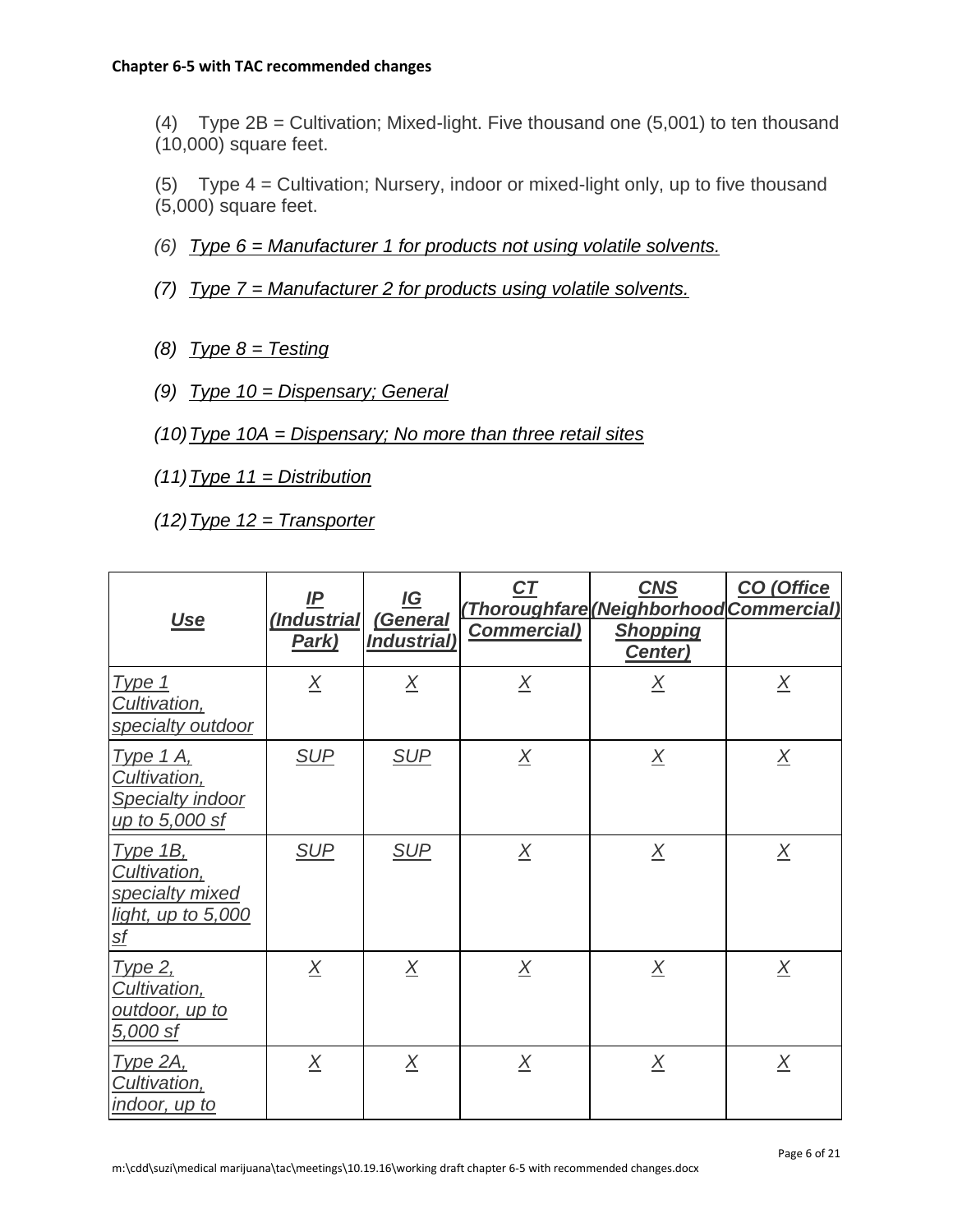| <u>Use</u>                                                                                                                | IP<br>(Industrial<br>Park) | <u>IG</u><br>(General<br>Industrial) | C <sub>T</sub><br><b>Commercial)</b> | <b>CNS</b><br>(Thoroughfare (Neighborhood Commercial)<br><b>Shopping</b><br>Center) | CO (Office      |
|---------------------------------------------------------------------------------------------------------------------------|----------------------------|--------------------------------------|--------------------------------------|-------------------------------------------------------------------------------------|-----------------|
| 10,000 sf                                                                                                                 |                            |                                      |                                      |                                                                                     |                 |
| <b>Type 2B,</b><br><b>Cultivation, mixed</b><br>light, up to 10,000<br><u>sf</u>                                          | $\underline{X}$            | $\underline{X}$                      | $\underline{X}$                      | $\underline{X}$                                                                     | $\underline{X}$ |
| <b>Type 3.</b><br>Cultivation,<br><u>outdoor, up to 1</u><br>acre                                                         | $\underline{X}$            | $\underline{X}$                      | $\underline{X}$                      | $\underline{X}$                                                                     | $\underline{X}$ |
| Type 4,<br>Cultivation;<br>Nursery, indoor or<br>mixed-light only,<br>up to five<br>thousand (5,000)<br>square feet.      | <b>SUP</b>                 | <b>SUP</b>                           | $\underline{X}$                      | $\underline{X}$                                                                     | $\underline{X}$ |
| $Type 6 =$<br>Manufacturer 1<br>for products not<br>using volatile<br>solvents.                                           | <b>SUP</b>                 | <b>SUP</b>                           | $\underline{X}$                      | $\underline{X}$                                                                     | $\underline{X}$ |
| $\overline{7}$<br><b>Type</b><br>$=$<br><b>Manufacturer</b><br>$\overline{2}$<br>for products using<br>volatile solvents. | $\underline{X}$            | $\underline{X}$                      | $\underline{X}$                      | $\underline{X}$                                                                     | $\underline{X}$ |
| $Type 8 = Testing$                                                                                                        | <b>AUP</b>                 | <u>AUP</u>                           | $\underline{X}$                      | $\underline{X}$                                                                     | <u>AUP</u>      |
| 10/11<br><b>Type</b><br>=<br><u> Dispensary;</u><br><u>General</u>                                                        | SUP <sup>*</sup>           | SUP*                                 | <b>SUP</b>                           | <b>SUP</b>                                                                          | $\underline{X}$ |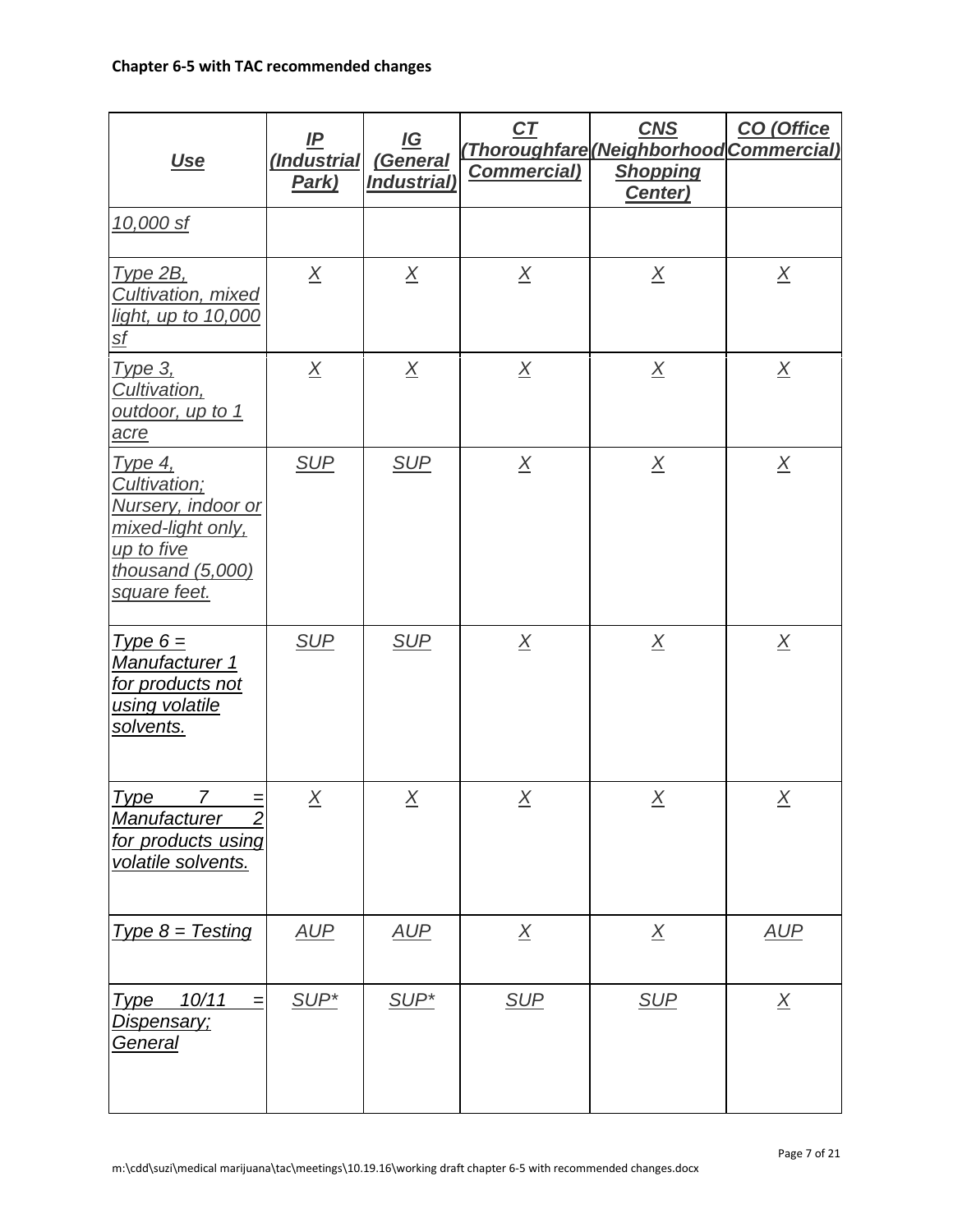| <u>Use</u>                               | IP<br>(Industrial<br>Park) | <u>IG</u><br>(General<br><b>Industrial</b> ) | <u>CT</u><br><b>Commercial)</b> | <b>CNS</b><br>(Thoroughfare (Neighborhood Commercial)<br><b>Shopping</b><br>Center) | CO (Office |
|------------------------------------------|----------------------------|----------------------------------------------|---------------------------------|-------------------------------------------------------------------------------------|------------|
| <b>Type</b><br>11<br><b>Distribution</b> | <b>SUP</b>                 | <b>SUP</b>                                   | <u>X</u>                        | <u>X</u>                                                                            |            |
| 12<br><b>Type</b><br>=<br>Transporter    | <b>SUP</b>                 | <b>SUP</b>                                   | Χ                               | <u>X</u>                                                                            |            |

*\*Dispensary allowed in conjunction with a permitted cultivation or manufacturing facility in the IP/IG Zoning districts, with approval of a Special Use Permit only.*

(b) Prior to initiating operations and as a continuing requisite to operating a medical cannabis facility, the persons or legal representative of the persons wishing to operate a medical cannabis facility shall first obtain a regulatory permit from the Community Development Department under the terms and conditions set forth in this chapter, and first obtain a State license from the State of California, so long as the State has implemented MMRSA.

(c) Each regulatory permit shall require a renewal every year from its date of issuance. Renewal of regulatory permits shall be as provided for in Section 6-5.090.

(d) Regulatory permits are not transferable and any assignment or transfer of such permits shall be considered null and void without prior approval from the City of Watsonville.

(e) An application for a regulatory permit shall be heard by a designee of the Zoning Administrator, unless exempt.

(f) The legal representative shall file an application for a regulatory permit with the Zoning Administrator or designee upon forms provided by the City and shall pay an "application fee" and a "processing fee" as required by this chapter and as established by resolution adopted by the City Council as amended from time to time. An application for a regulatory permit shall include, but shall not be limited to, the following information:

# *Submittal Requirements*

*Applicant and Business Entity Information:*

- *a) Applicant's Name, mailing address, contact number and email of business owner.*
- *b) Legal Name of Business and any other names under which business will operate*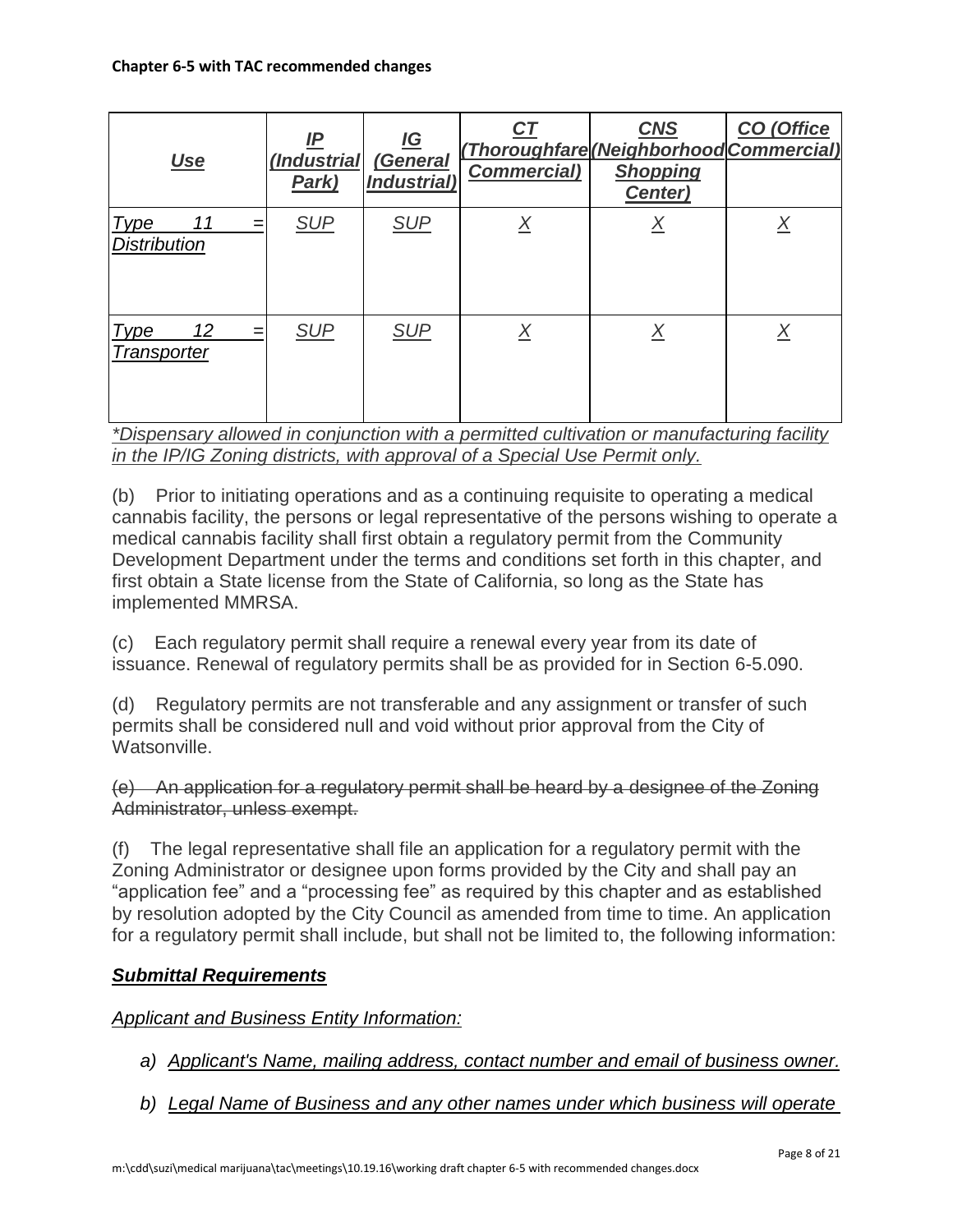- *c) Type of Business Ownership (i.e., sole owner, partnership, LLC, corporation, etc.)*
- *d) Federal Tax ID, State Tax ID and Board of Equalization Tax ID number for Business*
- *e) Name, address and contact information of the person authorized to accept service on behalf of business if different than applicant (person to which all correspondence, notices, etc. will be sent)*
- *f) Name (including aliases), address, phone number, date of birth, and driver's license or government issued ID number and signature of each person who is an owner and/or has decision making capabilities for the business and % of ownership.*
- *g) Certification under penalty of perjury that all the information provided is true and correct*
- *h) Statement that applicant has ability to comply with all laws regulating businesses in the State of California and shall maintain compliance during the term of the permit.*
- *i) Authorization for City, it's agents, and/or employees to seek verification of information provided and/or additional information as deemed necessary.*

*Site and Operating Information:*

- *a) Business Location Address & APN*
- *b) Phone number of business at location and 24 hour contact number*
- *c) Type of Business (cultivation, manufacturing, dispensary, testing, etc.)*
- *d) Proposed days and hours of operation*
- *e) Name (including aliases), address, phone number, date of birth, Driver's license or government issued ID number and signature of each person who will be regularly engaged in the day to day operations of the business and their position (i.e., employee, supervisor, manager, owner, contractor, etc.).*

## *Attachments:*

- *a) Proof of ownership of property or copy of lease/rental agreement and written permission from property owner that tenant/lessee has permission to use the property for the purpose(s) indicated on application (must contain: name of each property owner, address, contact information and notarized signature of each property owner)*
- *b) Written authorization from each owner of the business that applicant is authorized to act on behalf of the business (must contain: name, address, phone number, signature & date signed)*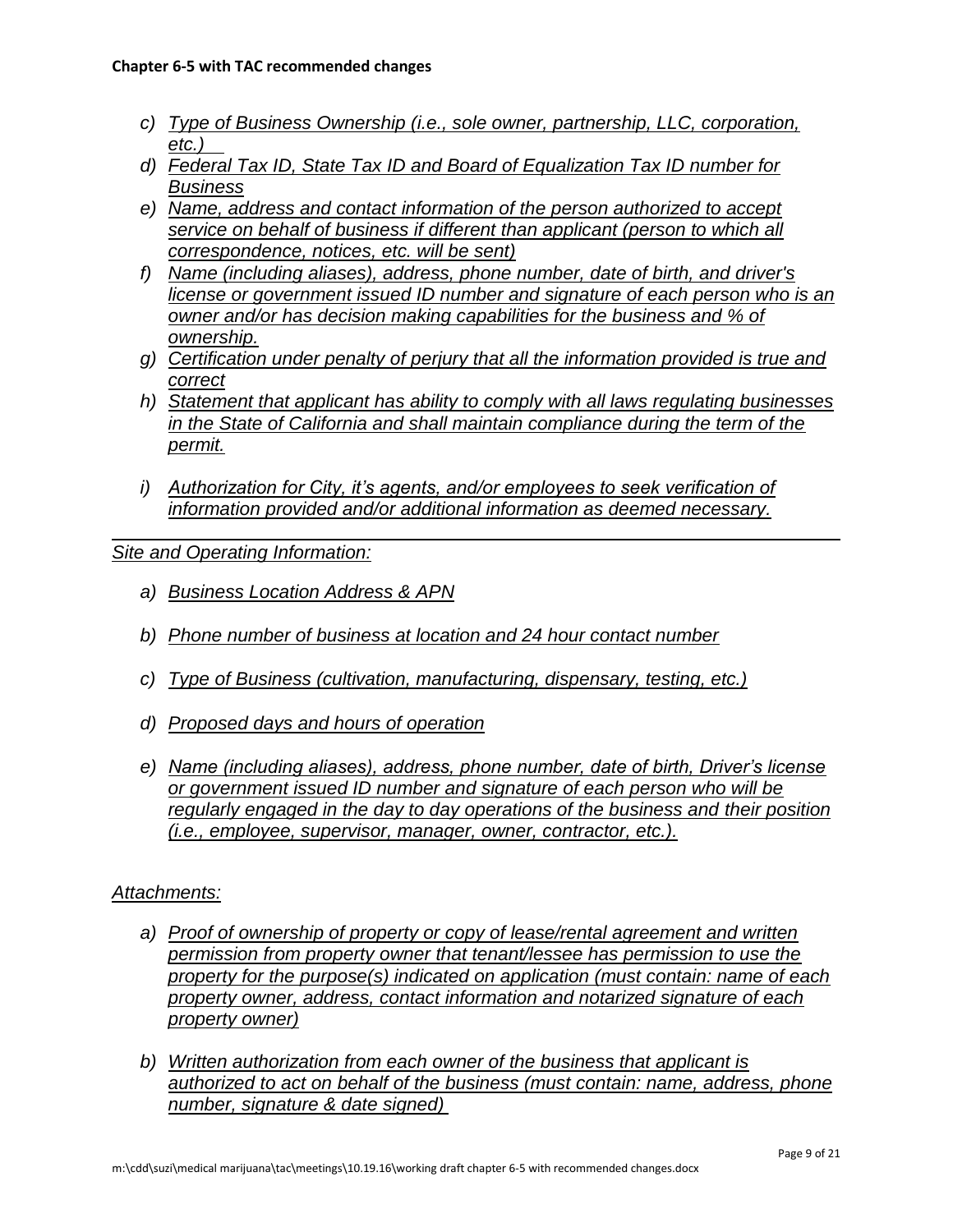- *c) Proof of legal status of business (i.e., articles of incorporation, partnership agreements, registration or certificate of good standing from State, etc.)*
- *d) Site and Floor Plans - scaled site and floor plan denoting location of business, parking, other structures, proposed improvements, entrances/exits, sqft of parcel, layout and sqft of all areas used for business including but not limited to storage, cultivation , offices, dispensing, reception/waiting area, etc. and relationship to adjacent properties (may include photos)*
- *e) Signage Plan*
- *f) Signed (may require notarization) waiver and release of liability, hold harmless and indemnification statement/agreement*
- *g) Proof of payment of any applicable taxes*
- *h) Proof of Live Scan for each person who is an owner, has decision making capabilities and/or involved in the day to day operations of the business.*
- *i) Business/Operating Plan shall include:*
	- *a. Full description of the activities and products of the business and how it will comply with local and state law.*
	- *b. Hours of operation*
	- *c. Procedure for storing, tracking inventory and implementation of safeguards to prevent product diversion*
	- *d. Product supply chain (i.e., sources of products, where manufactured, testing lab used, transporter, distributor, etc.)*
	- *e. Procedure for ensuring quality of products and identifying, managing and disposing of unusable products.*
	- *f. Personnel policies and procedures*
	- *g. Approximate number of patients who will be served*
	- *h. Procedure for how hazardous materials (i.e., fertilizers, chemicals, etc.) will be stored, handled, used and disposed of.*
	- *i. Recycling and waste disposal procedure*
	- *j. Water management and conservation plan including disposal of contaminated water*
	- *k. Energy conservation plan and measures*
- *j) Security and Records Plan*
	- *a. Procedure and physical measures to prevent unauthorized access and theft*
	- *b. Record keeping procedures including chain of custody controls*
- *k) Odor Control Plan shall include:*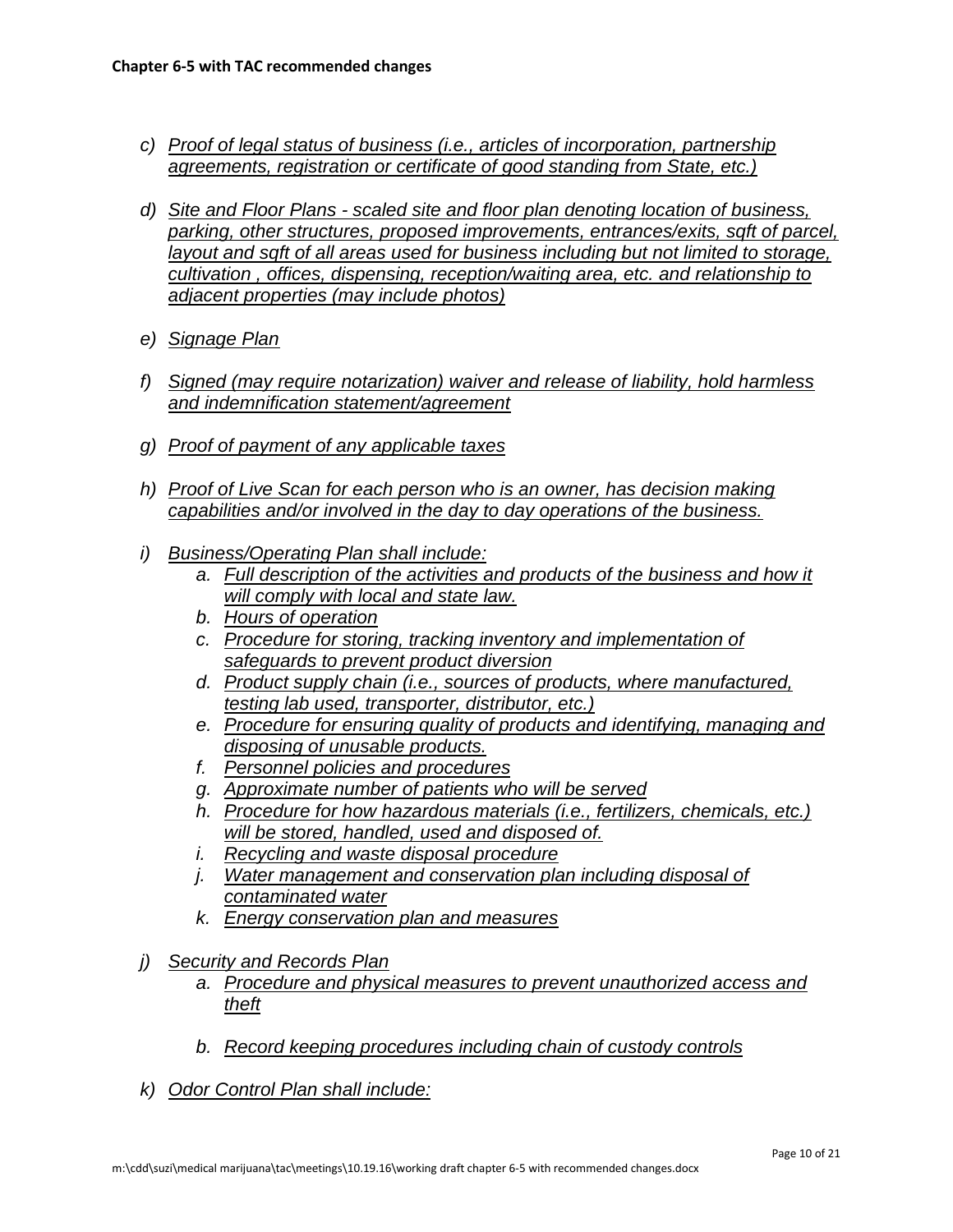- *a. Devices and techniques to prevent detection of odors*
- *l) Proof that you have applied for and/or received all required permits and licenses (i.e., entitlement, building, business license, etc.)*
- *m) Copy of social security card*
- *n) Proof of status as a qualified patient or primary caregiver*
- *o) List of licenses and/or permits for similar business activities issued to and/or revoked from the business or any person who is an owner and/or has decision making capabilities, or involved in the day to day operations of the business. Include type of permit/license, issued by, issued to, current status, reason for denial.*
- *p) List all persons who is an owner and/or has decision making capabilities, or involved in the day to day operations of the business and has been investigated and/or convicted of a felony and/or misdemeanor including but not limited to violent offenses, fraud, deceit, embezzlement, moral turpitude or illegal use, possession, transportation, and/or distribution of illegal substances and/or involved in a lawsuit or other litigation.*
- *q) Neighborhood Compatibility Plan*
- r) Before any fees are collected, any such additional and further information as is deemed necessary by the Zoning Administrator or designee to administer this section or to show that the applicant or licensee is in compliance with the provisions of this chapter.

#### **6-5.040 Exemptions.**

Any medical cannabis facility operating in good standing with the City of Watsonville before July 1, 2015, shall be subject to an administrative review permit by the Zoning Administrator using the standards set forth in Section 6-5.030 and shall be exempt from application of an administrative use permit. Such permits shall be considered by the City to have been in good standing with this chapter as of July 1, 2015, for the purpose of Section [19328\(](http://leginfo.legislature.ca.gov/faces/codes_displaySection.xhtml?lawCode=BPC§ionNum=19328)C) of the Business and Professions Code of the State of California.

#### **6-5.060 Grounds for denial.**

(a) The Zoning Administrator or designee may reject an application upon making any of the following findings:

(1) The applicant made one (1) or more false or misleading statements or omissions on the registration application or during the application process;

(2) The applicant is not the legal representative of the medical cannabis facility;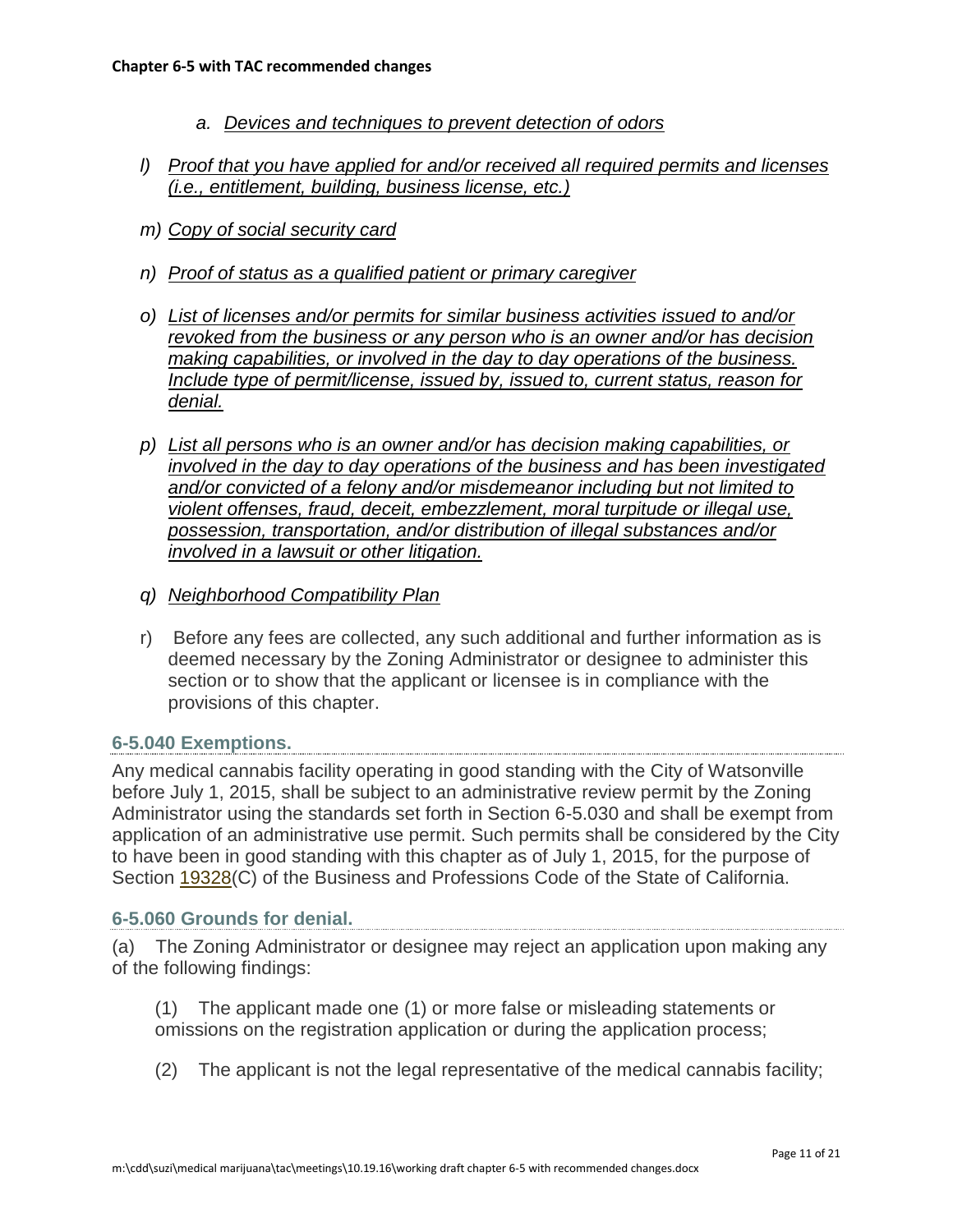(3) The applicant fails to meet the requirements of this chapter or any regulation adopted pursuant to this chapter;

(4) The medical cannabis facility or its location is in violation of any provision of this code, or of any State or local law which substantially affects the public health, welfare, and safety, or the facility or its location is not permitted in the proposed area, or the issuing or continuation of a regulatory permit would be contrary to the public health, welfare and safety;

(5) The applicant, or any of its officers, directors, or owners, or any employee of the applicant or licensee who participates in the dispensing, cultivation, processing, manufacturing, or transporting of medical cannabis cooperative, licensee, or medical cannabis facility, has been convicted of a violent felony, a felony or misdemeanor involving fraud, deceit, or moral turpitude, or the illegal use, possession, transportation, distribution or similar activities related to controlled substances, as defined in the Federal Controlled Substances Act, with the exception of cannabis-related offenses, unless the applicant has completed all probation or parole within the last seven (7) years;

(6) The applicant, or any of its officers, directors, owners, or managers, is a licensed physician making patient recommendations for medical cannabis;

(7) The applicant, or any of its officers, directors, owners, or managers has been sanctioned by the City, the State of California, or any city for unregistered medical cannabis activities or has had a registration revoked under this chapter in the previous three (3) years;

(8) The applicant did not pay to the City the required application and processing fees as set forth in Section 6-5.070.

(b) The Zoning Administrator or designee may place reasonable conditions upon registration if grounds exist for denial of the registration and those grounds may be removed by the imposition of those conditions.

(§ 1, Ord. 1326-16 (CM), eff. February 25, 2016)

## **6-5.070 Fees and charges.**

(a) Prior to operating in the City of Watsonville, the operator of each medical cannabis facility shall timely and fully pay all fees associated with the registration of that facility. The fees shall be as set forth in the schedule of fees and charges established by resolution of the City Council, including, but not limited to, the following:

(1) "Application fee" for accepting a registration application; due and payable in full at the time a registration application is submitted;

(2) "Quarterly operating fee" for the cost to the City of operating a medical cannabis regulatory program; due and payable in full at the time the City issues a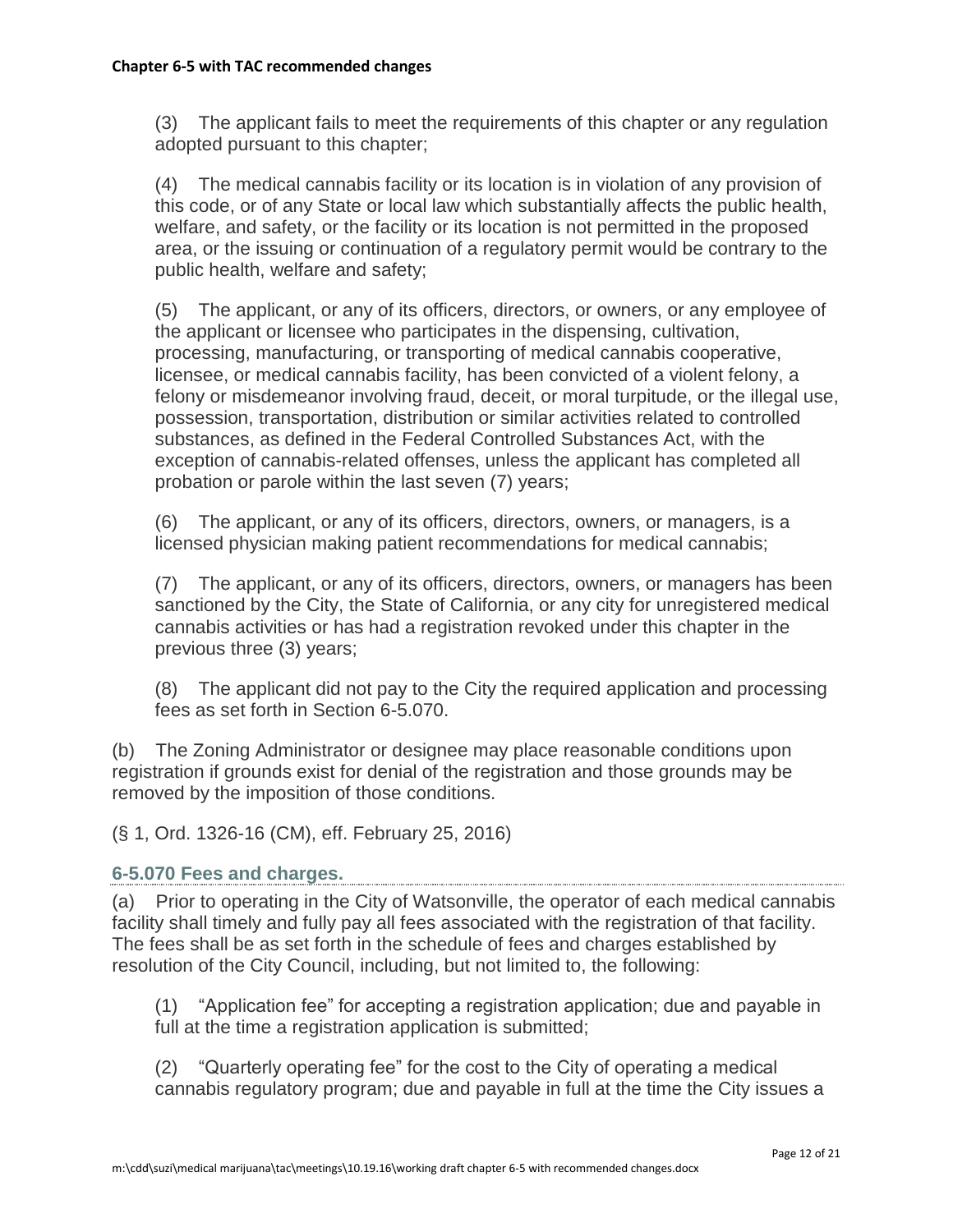regulatory permit and every three (3) months thereafter. Such fee shall be set by Council resolution;

(3) "Regulatory permit renewal fee" for the cost to the City of processing an application to renew a regulatory permit; due and payable in full at the time application is made to renew a regulatory permit; this fee shall be equal to the administrative use permit fee;

(4) Any fees for inspection or investigation that are not included within the other fees associated with registration; due and payable in full upon request of the City.

(§ 1, Ord. 1326-16 (CM), eff. February 25, 2016)

**6-5.080 Change in location—Updated registration form.**

(a) Any time an applicant or licensee changes the dispensing or cultivation location specified in the regulatory permit, it shall re-register with City Planning. The process and the fees for re-registration shall be the same as the process and fees set forth for registration in Section 6-5.030 and this section.

(b) Within fifteen (15) calendar days of any other change in the information provided in the registration form or any change in status of compliance with the provisions of this chapter, including any change in the applicant or licensee's ownership or management members, the applicant or licensee shall file an updated registration form with the Zoning Administrator for review along with a registration amendment fee.

(§ 1, Ord. 1326-16 (CM), eff. February 25, 2016)

**6-5.090 Renewal or revocation of regulatory permit.**

(a) No regulatory permit issued under this chapter may be renewed unless:

(1) A new registration form has been filed with Planning as set forth in Section 6- 5.030 a minimum of sixty (60) days prior to the expiration date of the regulatory permit;

(2) The annual renewal registration fee, as set forth in Section 6-5.070, has been paid to the City; and

(3) The applicant or licensee and its owners and managers all meet the requirements of this chapter for registration.

(b) The Zoning Administrator or designee may elect not to renew a regulatory permit issued under this chapter if:

(1) The applicant or licensee and its owners and managers have not complied at all times with all the requirements for registration as set forth in this chapter;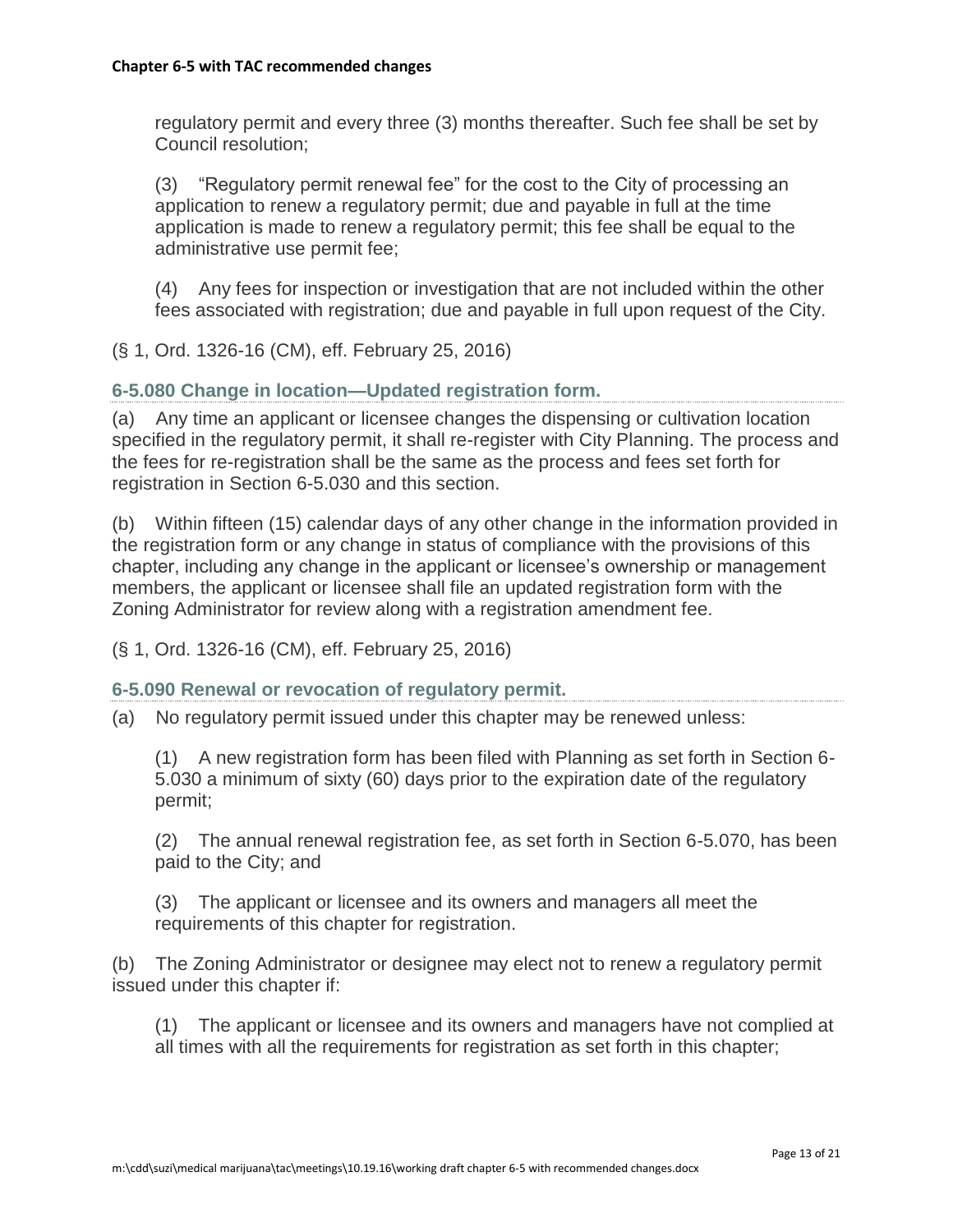(2) Any of the standard permit conditions or circumstances included in Sections 6-5.110 through 6-5.170 as applicable, singularly or in combination, of this chapter have occurred; or

(3) The Zoning Administrator or designee is aware of any other facts or circumstances which indicate that renewal of the regulatory permit will be detrimental to the health, safety, and welfare of the residents of the City.

(c) The Zoning Administrator or designee may revoke a regulatory permit issued under this chapter, upon such notice as deemed appropriate by the Zoning Administrator or designee, if:

(1) The applicant or licensee and its owners and managers have not complied at all times with all the requirements for registration as set forth in this chapter;

(2) Any of the conditions or circumstances included in Sections 6-5.110 through 6-5.170 as applicable, singularly or in combination, of this chapter have occurred; or

(3) The Zoning Administrator or designee is aware of any other facts or circumstances which indicate that continued operation of the medical cannabis facility will be detrimental to the health, safety, and welfare of the residents of the City.

*(d) Any medical cannabis facility that has been permitted by the City shall not be denied renewal of a regulatory permit based solely on the adoption of regulations that make that facility non-conforming.*

(§ 1, Ord. 1326-16 (CM), eff. February 25, 2016)

## **6-5.100 Limitations on City's liability.**

(a) To the fullest extent permitted by law, the City shall not assume any liability whatsoever, with respect to approving any regulatory permit pursuant to this chapter or the operation of any medical cannabis facility approved pursuant to this chapter. As a condition of approval of a regulatory permit as provided in this chapter, the applicant or its legal representative shall:

(1) Execute an agreement indemnifying the City from any claims, damages, injuries, or liabilities of any kind associated with the registration or operation of the medical cannabis facility or the prosecution of the applicant or licensee or its members for violation of Federal or State laws;

(2) Maintain insurance in the amounts and of the types that are acceptable to the Zoning Administrator or designee;

(3) Name the City as an additional insured on all City required insurance policies;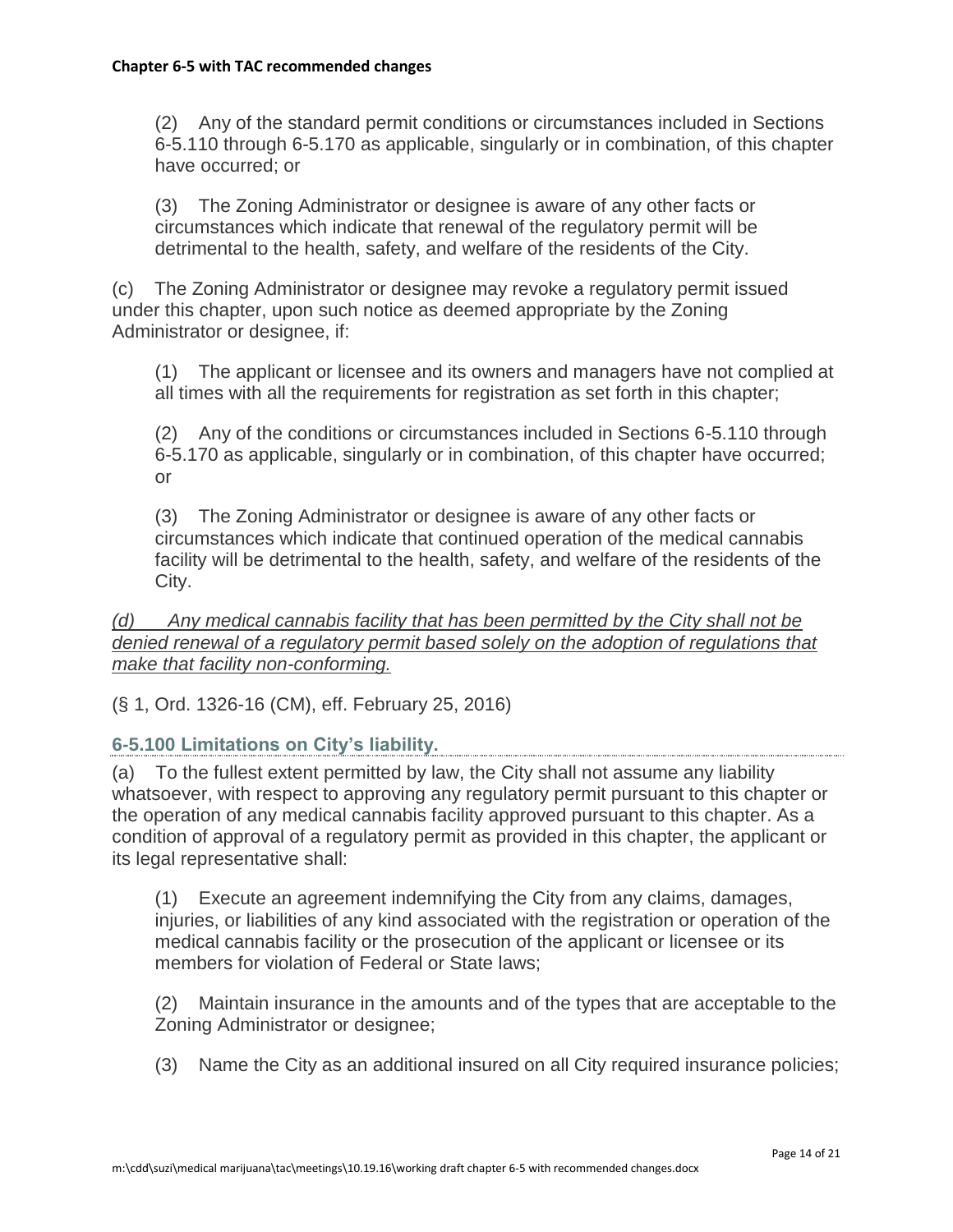(4) Agree to defend, at its sole expense, any action against the City, its agents, officers, and employees related to the approval of a regulatory permit; and

(5) Agree to reimburse the City for any court costs and attorney fees that the City may be required to pay as a result of any legal challenge related to the City's approval of a regulatory permit. The City may, at its sole discretion, participate at its own expense in the defense of any such action, but such participation shall not relieve the operator of its obligation hereunder.

(§ 1, Ord. 1326-16 (CM), eff. February 25, 2016)

#### **6-5.110 Additional terms and conditions.**

Based on the information set forth in the application, the Zoning Administrator or designee may impose reasonable terms and conditions on the proposed operations of the medical cannabis facility in addition to those specified in this chapter.

(§ 1, Ord. 1326-16 (CM), eff. February 25, 2016)

## **6-5.120 Zoning and location.**

(a) No permit to operate a medical marijuana facility shall be issued except in the Industrial Park and General Industrial zoning designations.

(b) An applicant or licensee may have more than one (1) *medical cannabis facility* cultivation site upon which medical cannabis is cultivated, so long as each site is permitted.

|                                                                             | Cultivation <sup>1</sup> | Dispensary <sup>2</sup> | Manufacture <sup>1</sup> | Transport <sup>1</sup> | Distribution <sup>1</sup> | Testing <sup>1</sup> |
|-----------------------------------------------------------------------------|--------------------------|-------------------------|--------------------------|------------------------|---------------------------|----------------------|
| School<br><u>(K-</u><br><u>12)</u>                                          | 600'                     | 600'                    | 600'                     | 600'                   | 600'                      | 600'                 |
| Park                                                                        | 600'                     | 600'                    | 600'                     |                        | 600'                      |                      |
| Residential<br>Zone                                                         | 300'                     |                         | 300'                     |                        | 300'                      |                      |
| <b>Medical</b><br><b>Cannabis</b><br><b>Dispensary</b>                      |                          | 600'                    |                          |                        |                           |                      |
| <b>Liquor Store</b>                                                         |                          | 600'                    |                          |                        |                           |                      |
| <b>Faith Based</b><br><b>Facility</b><br>$\sim$ $\sim$ $\sim$ $\sim$ $\sim$ | 600'                     | 600'                    | 600'                     |                        | 600'                      |                      |

#### *Separation requirements:*

*1 Separation distance measured from parcel line to parcel line*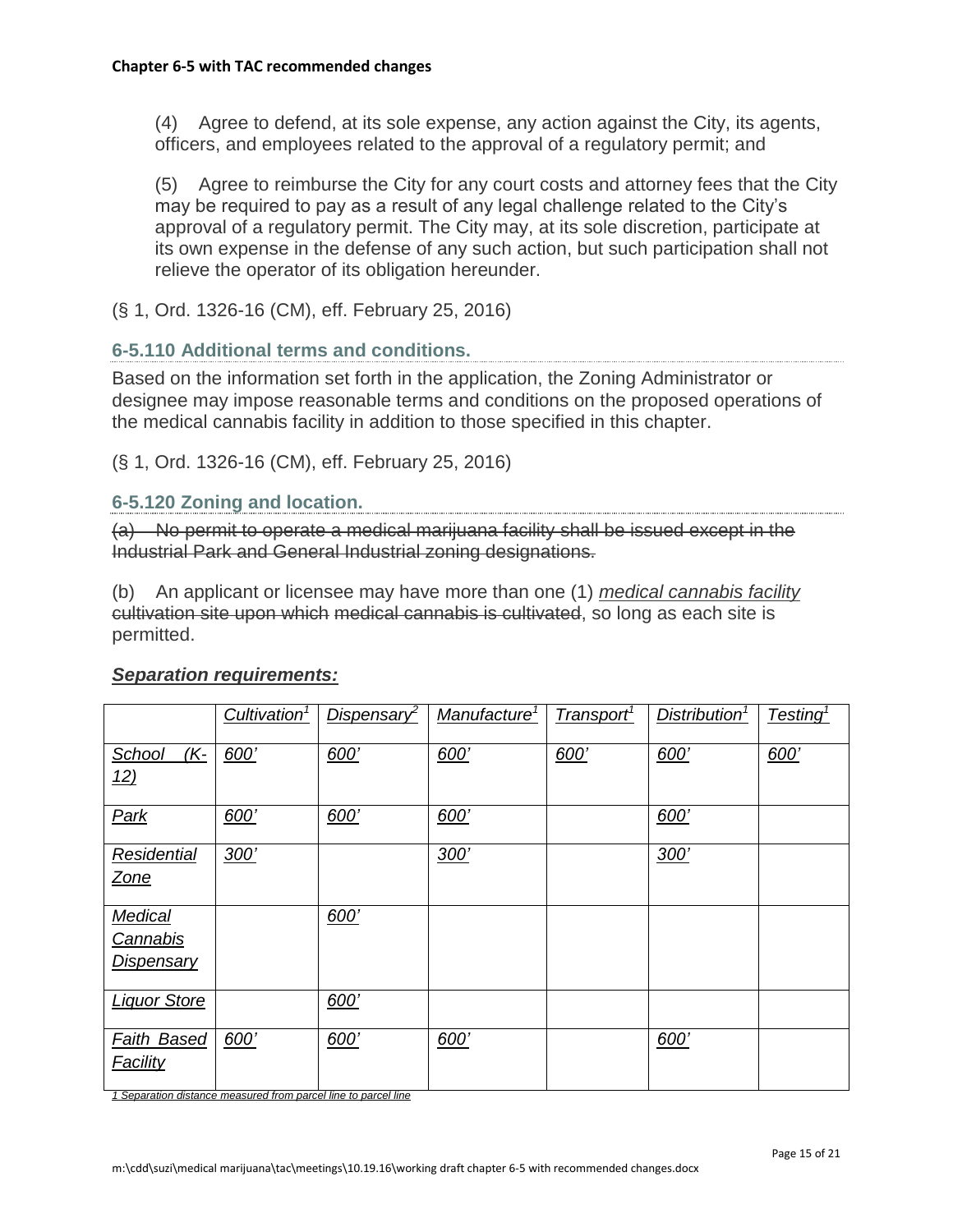*2 Separation distance measured in a straight line from the nearest exterior wall of the medical cannabis dispensary lease space to the nearest parcel line.*

(f) All medical cannabis cultivation operations, including all cannabis plants at any stage of growth, shall not be visible from the outside of any building.

(g) There shall be no "outdoor" cultivation permitted within the City of Watsonville, including, but not limited to, license type 1, 2, 3, or 4.

(h) The number of indoor cultivation facility licenses shall not exceed six (6). No more than six (6) parcels may hold a license for cultivation. Cultivation licenses shall become available on a first come first serve basis according to rules to be established by the City Manager. Any license shall automatically terminate if cultivation stops for ninety (90) days or more. The City Manager may adopt administrative rules to implement this subsection pursuant to Section 2-3.102.

(§ 1, Ord. 1326-16 (CM), eff. February 25, 2016, as amended by § 1, Ord. 1338-16 (CM), eff. August 4, 2016)

#### **6-5.130 Signage.**

(a) Notwithstanding other sections of the City of Watsonville Municipal Code, exterior signage for the facility shall be limited to one (1) exterior building sign not to exceed fifteen (15) square feet in area.

(b) Door and/or window signage not to exceed ten (10) square feet in area; such signs shall not be directly illuminated except during operating hours.

(c) Cannabis facility signage shall not have any reference, through language or symbol, to cannabis.

(d) Signage shall otherwise be reviewed and approved by the City in accordance with Chapter 8-6.

(§ 1, Ord. 1326-16 (CM), eff. February 25, 2016)

#### **6-5.140 Standard conditions for all medical cannabis facilities.**

(a) Any violation of this provision shall result in the immediate suspension of any permit authorized under this chapter, and pending investigation and a hearing, shall result in revocation of the permit at the election of the Zoning Administrator or designee.

(b) Medical cannabis facilities shall maintain an inventory control and reporting system that accurately documents the present location, amounts, and descriptions of all medical cannabis products from the time of delivery until purchase by or distribution to a qualified patient or primary caregiver.

(c) Medical cannabis facilities shall have an electronic point of sale system that produces historical transactional data for review by the Zoning Administrator or designee for compliance and auditing purposes.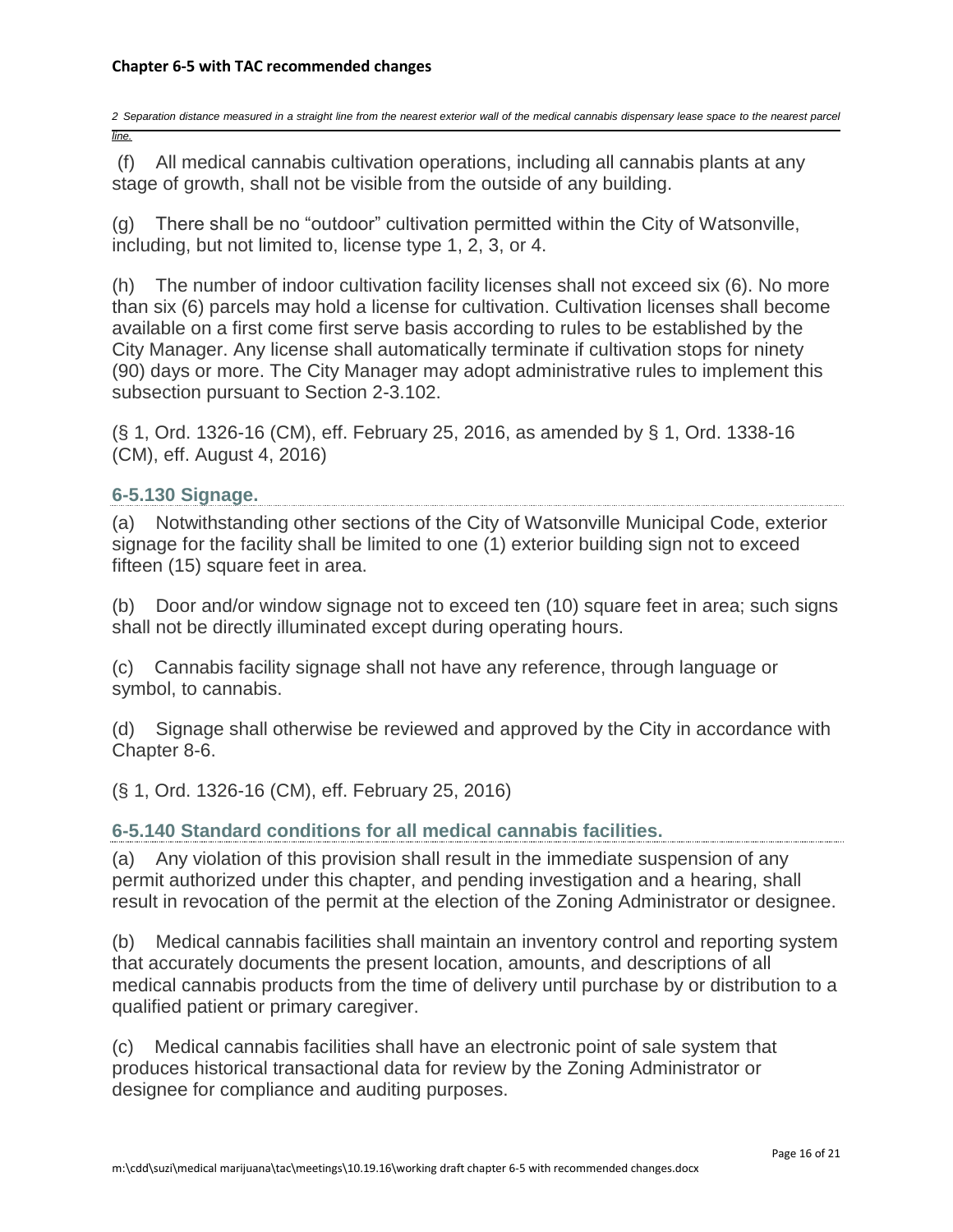(d) Each licensee shall maintain at the premises all records and documents required by this chapter and all the information and records listed below:

(1) The name, address, and telephone number(s) of the owner, landlord and/or lessee of the location;

(2) The name, address, and telephone number of each patient and primary caregiver, along with a copy of the written documentation provided by each qualified patient designating his or her primary caregiver;

(3) The name, business address, and telephone number of each attending physician who provided a physician's recommendation for any patient of the licensee. The physician must be treating the patient for the medical condition for which medical cannabis is being recommended;

(4) The records of all qualified patients with a valid identification card and primary caregivers with a valid identification card may be maintained by the applicant or licensee using only the identification card number issued by the State pursuant to California Health and Safety Code Section [11362.7](http://leginfo.legislature.ca.gov/faces/codes_displaySection.xhtml?lawCode=HSC§ionNum=11362.7) et seq., in lieu of the information required by Sections 6-5.190.B.2.a. through c., B.3, and B.4.;

(5) Complete and up-to-date records regarding the amount of medical cannabis cultivated, produced, harvested, stored, packaged, transported or delivered;

(6) Complete and up-to-date records regarding medical cannabis transfers from the applicant or licensee's cultivation site to dispensing location(s), including the date and time of the transfer; the name and address of the cultivation facility and the name and address of the supplier if different from the cultivation facility; the amount, form, type, batch and lot number of cannabis transferred; the time of departure from the cultivation facility; the time of arrival at the dispensing location; the names of the employees transporting the product; and the name of the employee who received the product at the dispensing location;

(7) Complete and up-to-date records documenting each transfer of medical cannabis from the applicant or licensee's dispensing location to patients including the amount provided, the form or product category in which the medical cannabis was provided, the date and time provided, the name of the employee making the transfer, and the amount of monetary or other transaction;

(8) All receipts of the licensee, including but not limited to all contributions and all expenditures incurred by the licensee for the cultivation and dispensing of medical cannabis;

(f) Records demonstrating compliance with State and Federal rules and regulations regarding reporting and taxation of income received; and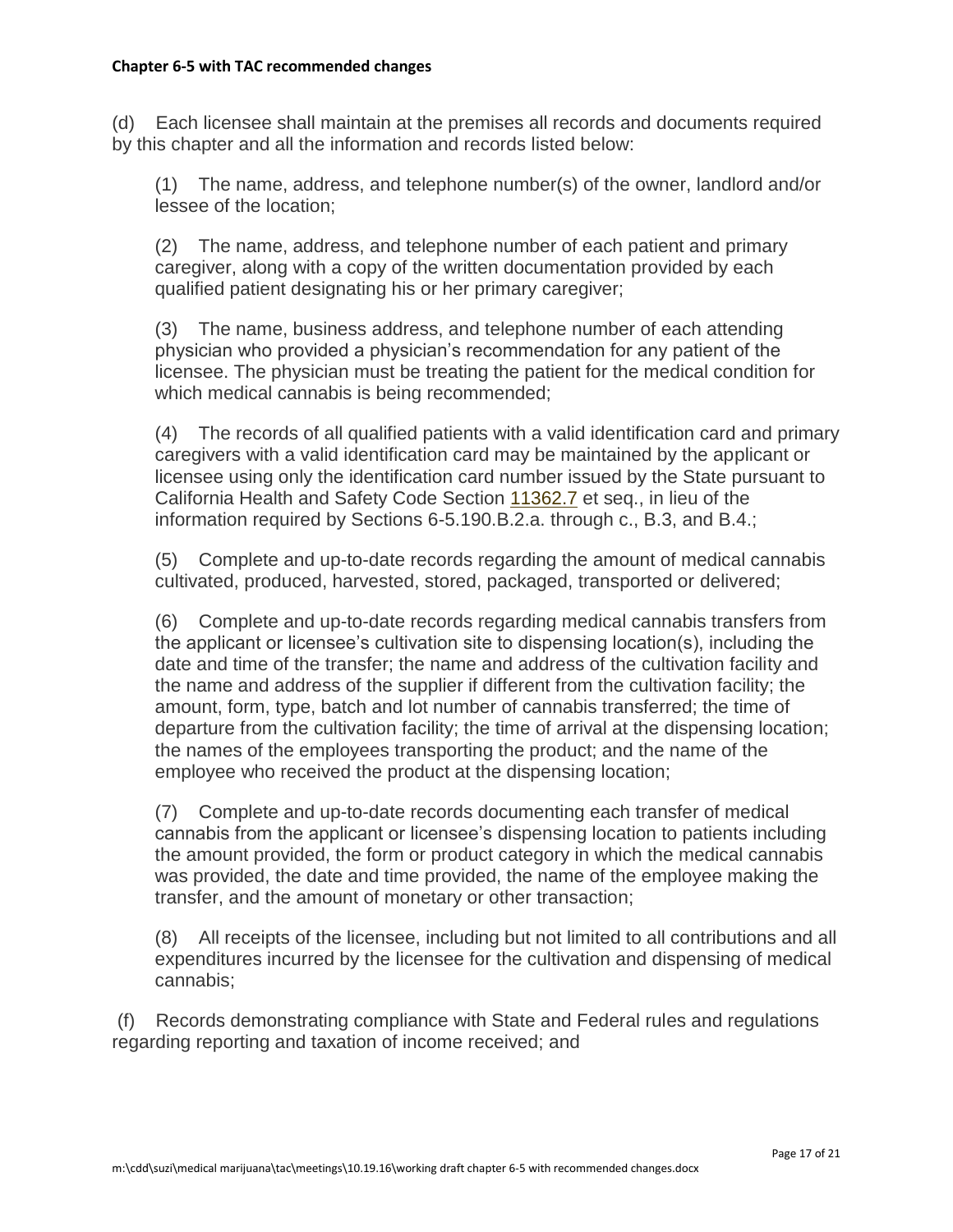(g) All medical cannabis facilities shall perform an inventory on cannabis products at least once per month and shall record the total quantity of each form of cannabis on the premises.

(h) All records required by this section shall be maintained by the applicant or licensee for a period of seven (7) years and shall be made available by the applicant or licensee to any City official or third party charged with enforcing the provisions of this code upon request, with or without a warrant.

(i) Each medical cannabis facility shall provide the Zoning Administrator or designee with the name, telephone number, and email address of an on-site community relations or staff person or other representative to whom the City can provide notice if there are operating problems associated with the medical cannabis facility or refer members of the public who may have any concerns or complaints regarding the operation of the medical cannabis facility. Each medical cannabis facility shall also provide the above information to all businesses and residences located within five hundred (500') feet of the medical cannabis facility within thirty (30) days of permit issuance, measured from property line to property line.

(j) During the first year of operation under this chapter, the owner, manager, and community relations representative from each medical cannabis facility holding a valid regulatory permit issued by the City shall attend a quarterly meeting with the Zoning Administrator and/or designee to discuss costs, benefits and other community issues arising as a result of implementation of the medical cannabis regulatory permit program authorized by this chapter. After the first year of operation, the owner, manager, and community relations representative from each such medical cannabis facility shall meet with the Zoning Administrator and/or designee when and as requested by the Zoning Administrator or designee.

(k) Within fifteen (15) calendar days of any other change in the information provided in the registration form or any change in status of compliance with the provisions of this chapter, including any change in the applicant or licensee's ownership or management members, the applicant or licensee shall file an updated registration form with the Zoning Administrator for review along with a registration amendment fee.

(l) The transport of medical cannabis shall only occur during daylight hours.

(§ 1, Ord. 1326-16 (CM), eff. February 25, 2016)

#### **6-5.150 Standard conditions for the cultivation of medical cannabis.**

(a) The applicant shall prohibit loitering by persons outside the facility, either on the premises or within one hundred (100') feet of the premises.

(b) The cultivation of medical cannabis shall not create hazards due to the use or storage of materials, processes, products, chemicals, fertilizers, or wastes.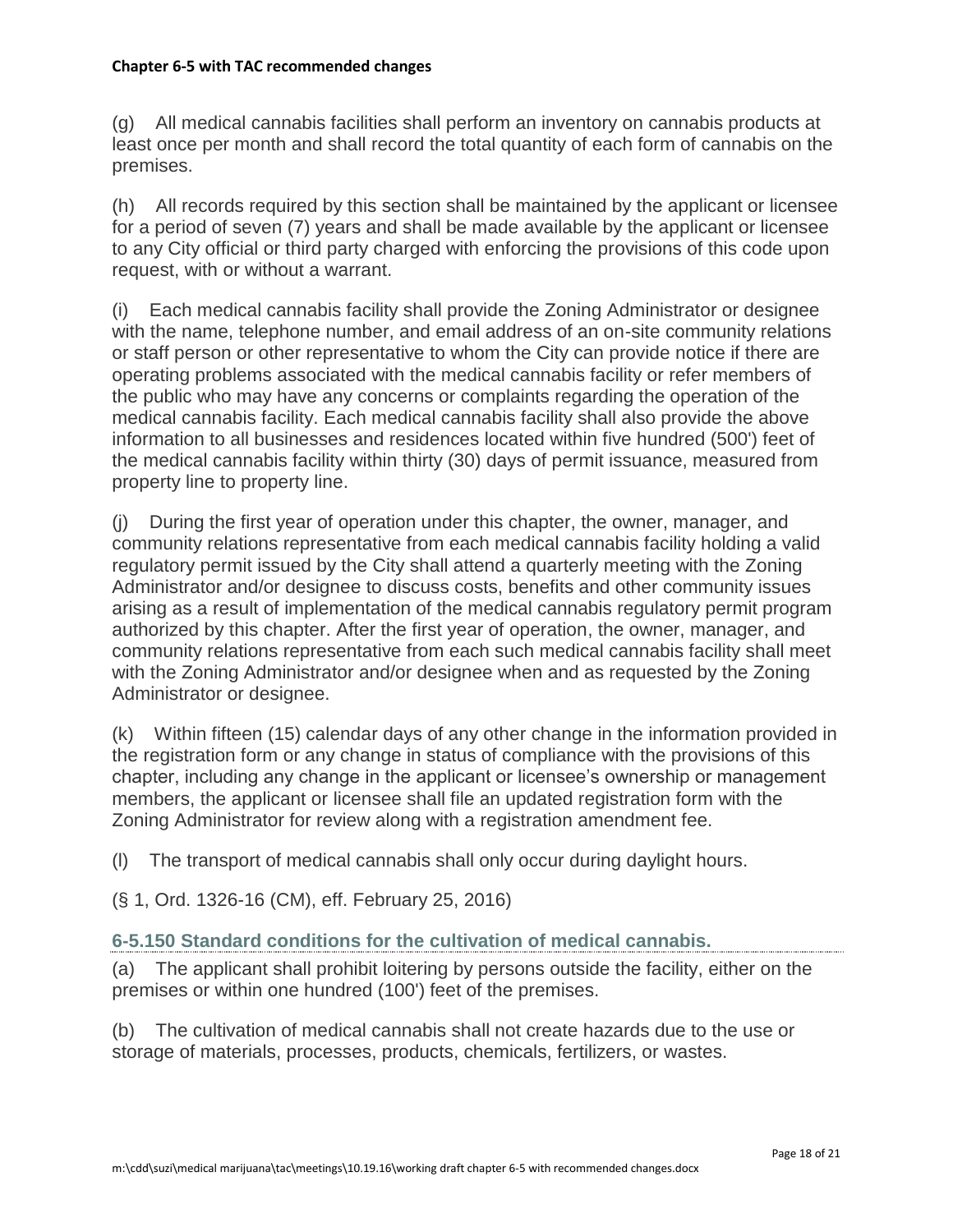(c) The interior and exterior of the medical cannabis facility, including driveways, sidewalks, parking strips, fire access roads and streets on or adjacent to the premises shall be kept in a clean and safe condition.

(d) Exterior lighting on the premises and location shall ensure the safety of the public and the members and employees of the applicant or licensee while not disturbing surrounding residential or commercial areas.

(e) Each licensee shall operate in a manner such that the cultivation of medical cannabis does not adversely affect the health or safety of nearby properties through the creation of mold, mildew, dust, glare, heat, noise, noxious gasses, odor, smoke, traffic, vibration, or other impacts.

(f) Security cameras shall be installed throughout the facility to monitor both the interior and exterior of the building. The system shall have a thirty (30) day loop installed for all cameras and shall be monitored by a third party security company.

(§ 1, Ord. 1326-16 (CM), eff. February 25, 2016)

#### **6-5.160 Compliance.**

(a) All medical cannabis facilities shall pay any applicable sales, use, business or other tax, and all license, registration, or other fees pursuant to Federal, State, and local law.

(b) All medical cannabis facilities and their related licensees or cooperatives shall fully comply with all the provisions of the Compassionate Use Act of 1996, the Medical Cannabis Program Act, the 2008 Attorney General Guidelines, any subsequently enacted State law or regulatory, licensing, or certification requirement, all applicable provisions of this code, and any specific, additional operating procedures and measures as may be imposed as conditions of approval of the regulatory permit.

(c) Nothing in this chapter shall be construed as authorizing any actions which violate State or local law with regard to the cultivation, transportation, manufacture, provision, sale, transfer, or disposition of medical cannabis.

(§ 1, Ord. 1326-16 (CM), eff. February 25, 2016)

#### **6-5.170 Inspections and enforcement.**

(a) The Zoning Administrator or designee shall have the right to enter all medical cannabis facilities from time to time unannounced during the facility's hours of operation for the purpose of making reasonable inspections to observe and enforce compliance with this chapter, to inspect and copy records required to be maintained under this chapter, or to inspect and view recordings made by security cameras, all without requirement for a search warrant, subpoena, or court order.

(b) Nothing in this chapter requires the disclosure of any patient's private medical record.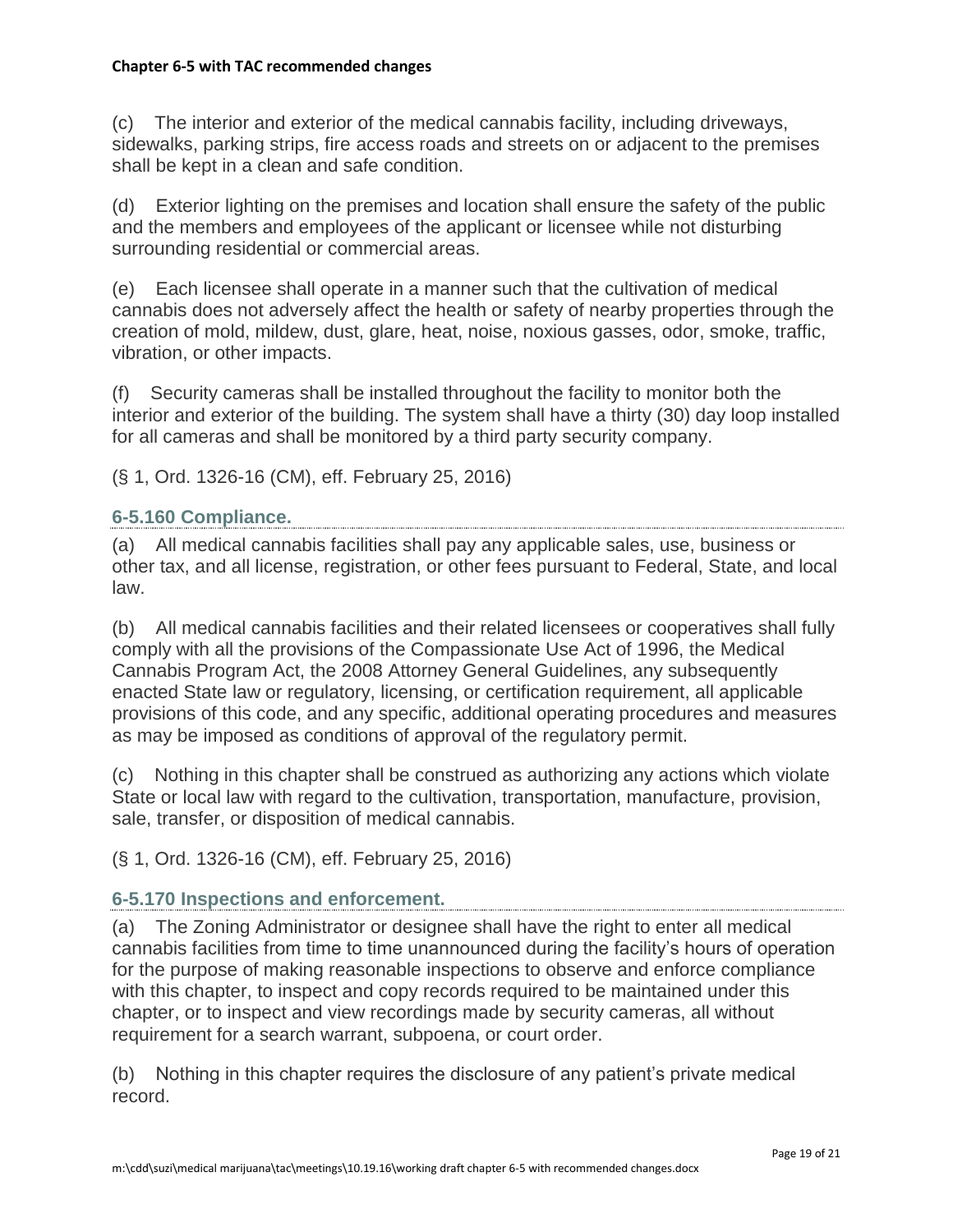(c) Operation of the medical cannabis facility in non-compliance with any conditions of approval or the provisions of this chapter shall constitute a violation of the City Code and shall be enforced pursuant to the provisions of this code.

(d) The Zoning Administrator or designee may summarily suspend or revoke a medical cannabis regulatory permit, or disqualify an applicant from the registration process, or elect not to renew a regulatory permit if any of the following, singularly or in combination, occur:

(1) The Zoning Administrator or designee determines that the medical cannabis facility has failed to comply with any requirement of this chapter or any condition of approval or a circumstance or situation has been created that would have permitted the Zoning Administrator or designee to deny the regulatory permit under Section 6-5.060;

(2) The cooperative, licensee, or medical cannabis facility has conducted itself or is being conducted in a manner that creates or results in a public nuisance;

(3) Ownership is changed without the new owners securing a regulatory permit;

(4) The applicant or licensee relocates to a different location or premises;

(5) The medical cannabis facility fails to allow inspection and/or copying of the security recordings, the activity logs and records required under this chapter, or the premises by authorized City officials.

(§ 1, Ord. 1326-16 (CM), eff. February 25, 2016)

#### **6-5.180 Appeals.**

Any decision regarding or pertaining to the regulatory permit process set forth in this chapter, or any action taken by the Zoning Administrator or designee pursuant hereto, may be appealed to the City Council. Such appeal shall be taken by filing with the City Clerk, within ten (10) days after notice of the action or decision complained of has been issued, a written statement setting forth the grounds for the appeal. The City Clerk shall transmit the written statement to the City Council and at its next regular meeting the Council shall set a time and place for a hearing on the appeal. Notice of the time and place of such hearing shall be mailed to the appellant. The decision of the City Council on such appeal shall be final and binding on all parties concerned.

(§ 1, Ord. 1326-16 (CM), eff. February 25, 2016)

#### **6-5.190 Violations.**

(a) Any violation of any of the provisions of this chapter is unlawful and a public nuisance.

(b) Any violation of any of the provisions of this chapter shall constitute a misdemeanor violation and upon conviction thereof any violation shall be punishable by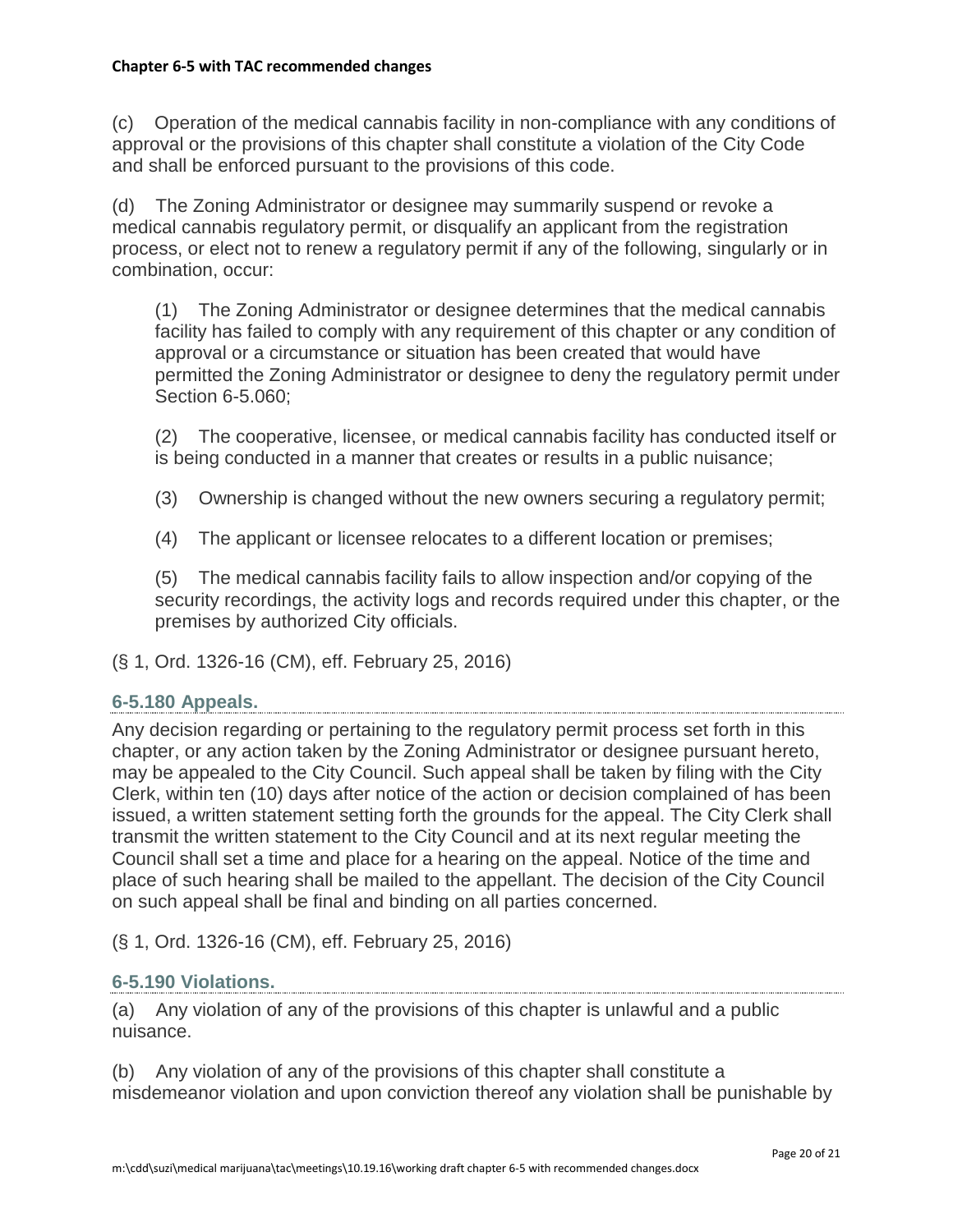a fine not to exceed one thousand dollars (\$1,000.00), or by imprisonment in the City jail for a period of not more than six (6) months, or by both such fine and imprisonment. Each day a violation is committed or permitted to continue shall constitute a separate offense.

(c) In lieu of issuing a misdemeanor citation, the City may issue an administrative citation, and/or assess an administrative fine of up to one thousand dollars (\$1,000.00) for each violation of this chapter.

(d) A separate offense occurs for each day any violation of this chapter is continued and/or maintained.

(e) The remedies provided herein are not to be construed as exclusive remedies, and in the event of violation, the City may pursue any proceedings or remedies otherwise provided by law.

(§ 1, Ord. 1326-16 (CM), eff. February 25, 2016)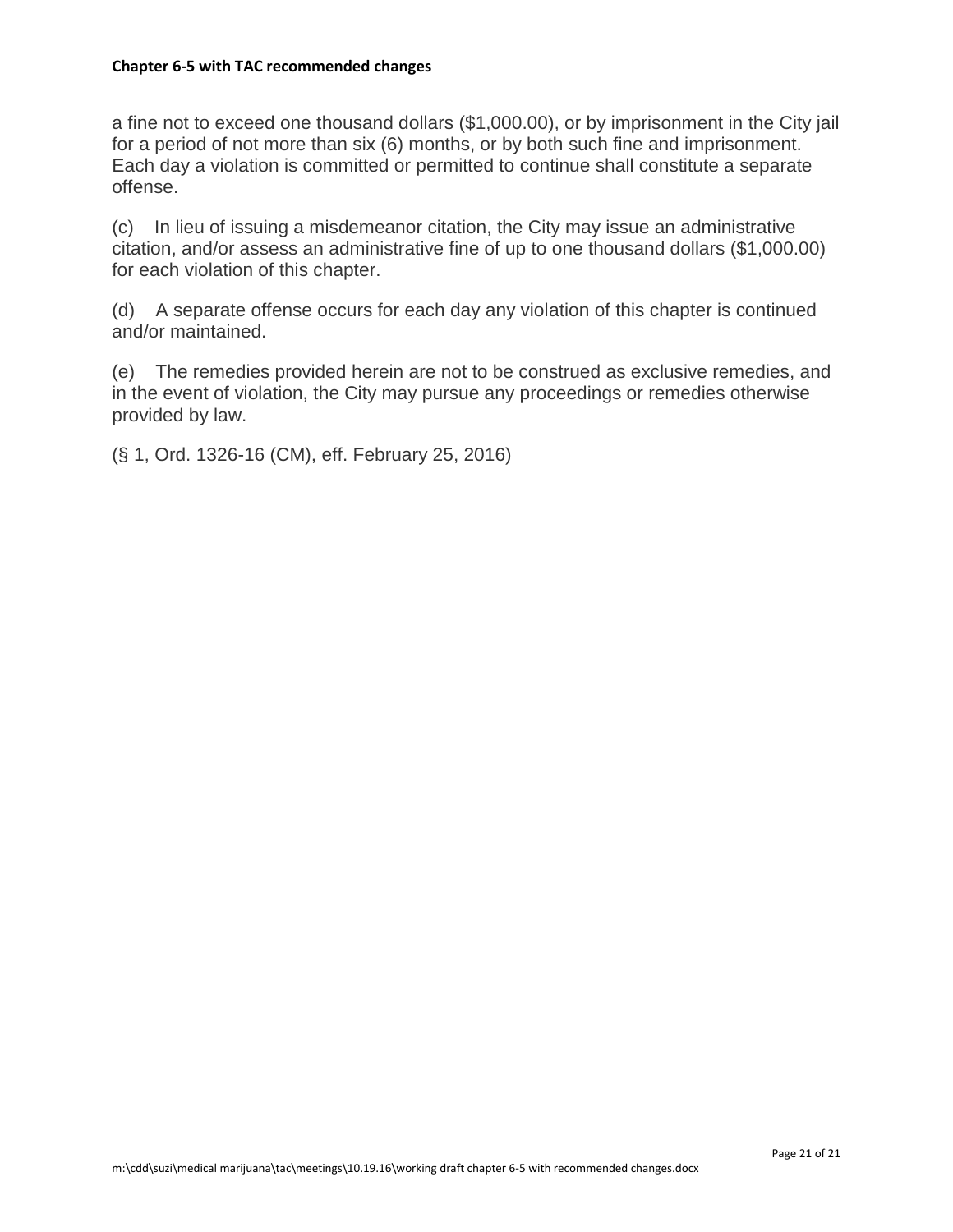## **City of Watsonville** *Community Development Department*

## **M E M O R A N D U M**

| <b>DATE:</b>    | October 15, 2016                                              |  |
|-----------------|---------------------------------------------------------------|--|
| TO:             | <b>Medical Cannabis Advisory Committee</b>                    |  |
| <b>FROM:</b>    | <b>Suzi Merriam, Acting CDD Director</b>                      |  |
| <b>SUBJECT:</b> | <b>Conditions of Approval for Medical Cannabis Facilities</b> |  |
|                 | MEETING DATE: October 19, 2016                                |  |

#### **RECOMMENDATION:**

Staff recommends that the Medical Cannabis Advisory Committee review the proposed conditions of approval for medical cannabis facilities and provide direction to staff and the City Council regarding the proposal.

In addition, staff has begun incorporating the recommendations, thus far, from the Advisory Committee into a draft ordinance for review by the Committee (Attachment 2). This is a draft document which the Committee may review and discuss at the Advisory Committee meeting.

#### **DISCUSSION:**

*Background:* When cities consider approval of a special use permit, conditions are placed on the permit to ensure that the use will not cause adverse impacts to the health and safety of the community. When Watsonville Municipal Code Chapter 6-5 was adopted in January, conditions of approval were included in the Ordinance that address medical cannabis cultivation.

*Proposal:* The Medical Cannabis Advisory Committee is tasked with reviewing and making a recommendation to staff and City Council on additional conditions to be added to address all types of medical cannabis facilities including testing, dispensaries, manufacturing, distribution, food preparation and transport. In addition, since approval of Chapter 6-5 in January, additional regulations have been developed under modifications to MMRSA (Medical Marijuana Regulation and Safety Act), that provide better statewide guidance on operating procedures.

Staff has reviewed the conditions of approval from the cities of San Jose and Salinas and the counties of Monterey and Santa Cruz in generating the proposed conditions of approval that are included in Attachment 3. Many of the new conditions address operational standards that should become uniform throughout the state. These include: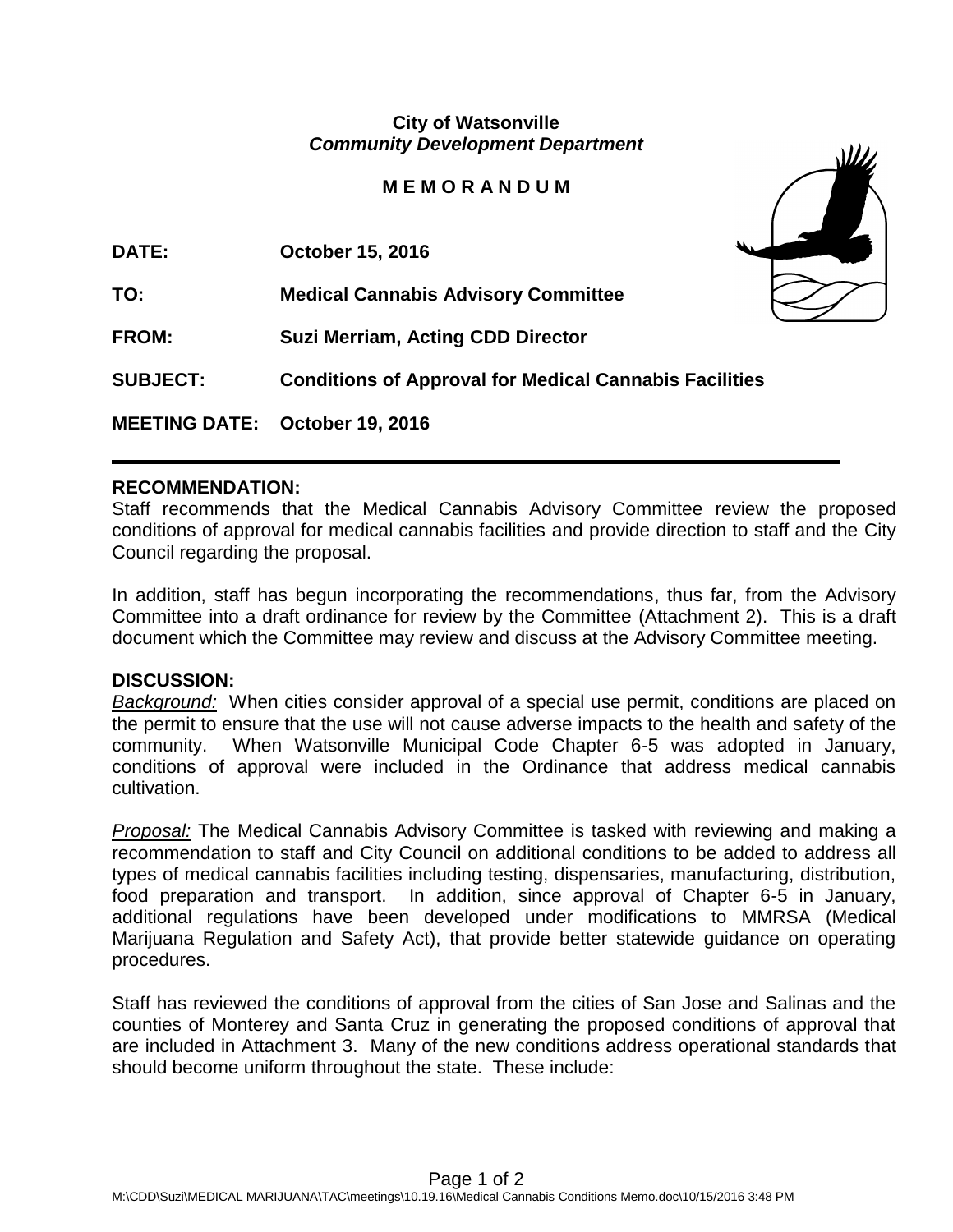**Cultivation:** meeting pesticide use requirements and being open to inspection by the County Agricultural Commissioner

**Dispensaries:** requiring on site, qualified security personnel during business hours, keeping a locked facility that requires customers to be "buzzed in" to the business.

**Testing:** standards for the operation of testing labs, including utilization of standard methods for testing and what exactly the labs should be testing for.

**Food preparation:** standards for the type of medical cannabis edibles that may be prepared and sold in the City, and food safety requirements.

**Manufacturing:** prohibition on the use of volatile solvents and/or alcohol in the extraction process.

**Distribution and Transportation:** requirements for the display of the Use Permit with all drivers and deliveries only occurring during daylight hours.

In addition, staff would like the Advisory Committee to consider whether the identification display requirements that the City of San Jose has adopted would be beneficial to the community. In San Jose, each employee of a medical cannabis facility is required to wear a photo ID issued by the Chief of Police when engaged in business. Each employee/owner/manager must renew the identification through the police department each year.

The goal and intent of the draft conditions of approval are to protect the health and safety of the Watsonville community while also creating standard conditions between the City of Watsonville and neighboring jurisdictions. By considering more recently adopted ordinances as well as more recent regulatory changes at the State level, staff has been able to compile some of the most up to date conditions for all medical cannabis businesses so that those facilities that do locate in Watsonville will provide a quality product while protecting the health and safety of the community.

## **ATTACHMENTS:**

- 1. September 7, 2016 Medical Cannabis Advisory Committee meeting notes
- 2. Draft Chapter 6-5 with Advisory Committee Recommendations
- 3. Draft Conditions of Approval for medical cannabis facilities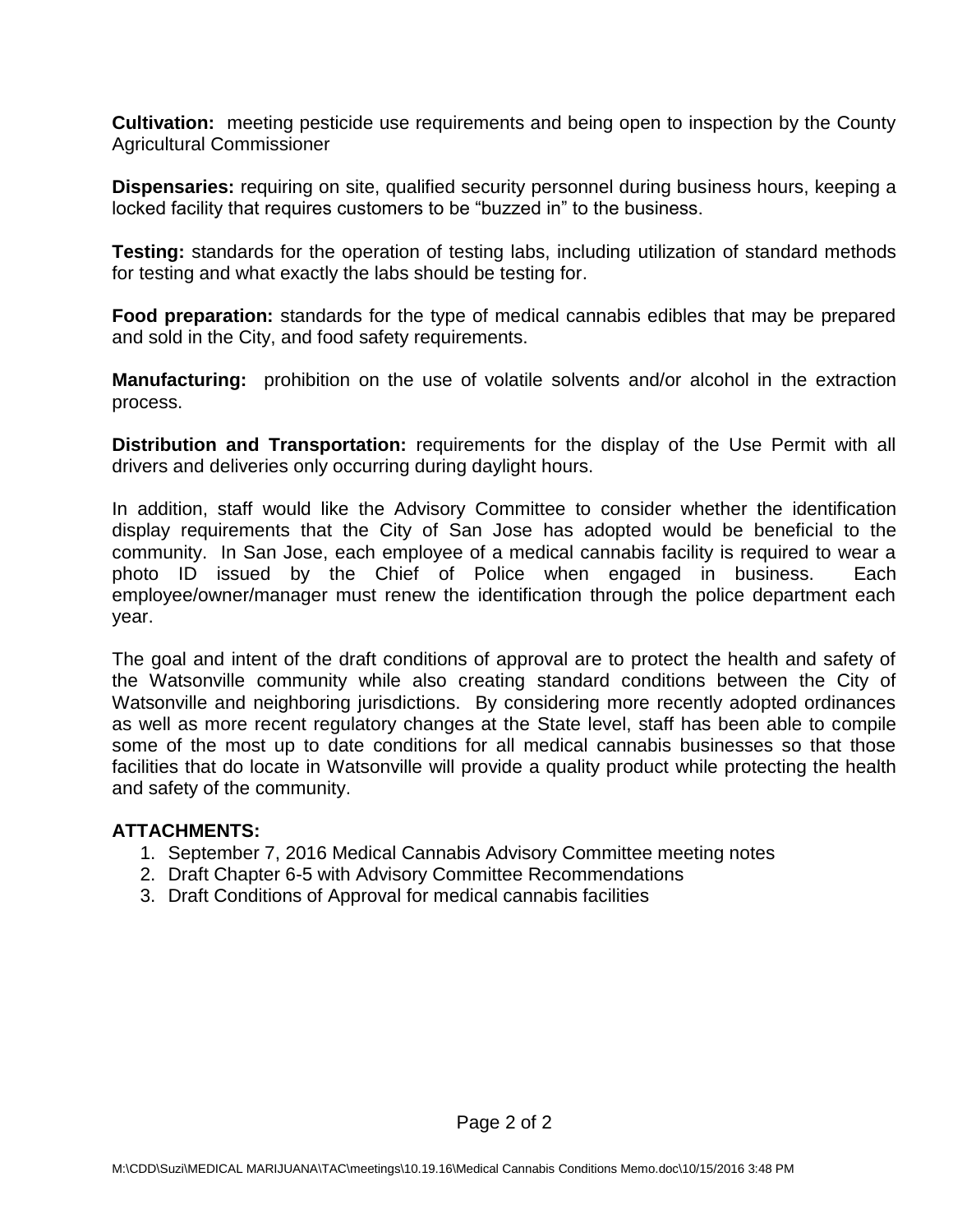## **6-5.130 Signage.**

- (a) Notwithstanding other sections of the City of Watsonville Municipal Code, exterior signage for the facility shall be limited to one exterior building sign not to exceed fifteen square feet in area.
- (b) Door and/or window signage not to exceed ten square feet in area; such signs shall not be directly illuminated except during operating hours.
- (c) Signage shall otherwise be reviewed and approved by the City in accordance with section 6 or chapter 8 of this code.
- (d) No cannabis or cannabis products or graphics depicting cannabis or cannabis products shall be visible from the exterior of the property. No outdoor storage of cannabis or cannabis products is permitted at any time.
- *(e) The entrance to a medical cannabis facility shall be clearly and legibly posted with a notice that no person under the age of eighteen (18) years of age is permitted to enter upon the premises of the medical cannabis facility unless they are a qualified patient or a primary caregiver and they are in the presence of their parent or guardian.*
- *(f) Non-dispensary Cannabis facilities signage shall not have any reference, through language or symbol, to Cannabis.*

# **6-5.140 Standard conditions for all cannabis facilities.**

- (a) Any violation of this provision shall result in the immediate suspension of any permit authorized under this chapter, and pending investigation and a hearing, shall result in revocation of the permit at the election of the Zoning Administrator or designee.
- (b) All medical cannabis facilities and their related licensees or cooperatives shall fully comply with all the provisions of the Compassionate Use Act of 1996, the Medical cannabis Program Act, the 2008 Attorney General Guidelines, any subsequently enacted state law or regulatory, licensing, or certification requirement, all applicable provisions of this code, and any specific, additional operating procedures and measures as may be imposed as conditions of approval of the regulatory permit.
- (c) Nothing in this chapter shall be construed as authorizing any actions which violate state or local law with regard to the cultivation, transportation, manufacture, provision, sale, transfer, or disposition of medical cannabis.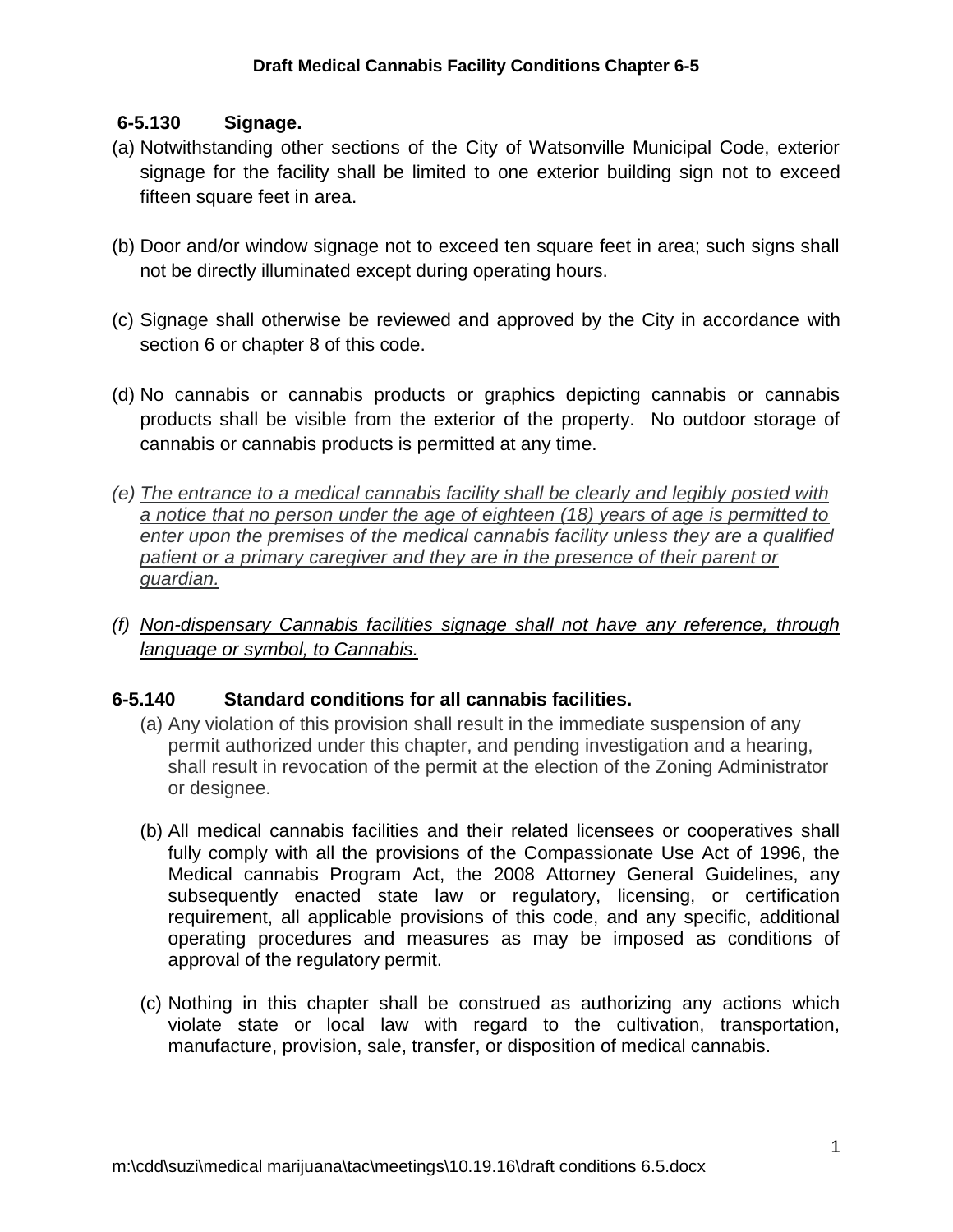- (d) No collective shall cause or permit the sale, dispensing, or consumption of alcoholic beverages at the premises and/or location or in the parking area for the premises and/or location.
- (e) All medical cannabis and medical cannabis products sold, distributed or manufactured shall be cultivated, manufactured, and transported by licensed facilities that maintain operations in full conformance with the State and local regulations.
- *(f) The premises or location shall be equipped with, and at all times be monitored by, a web-based closed-circuit television for security purposes. The camera and recording system must be of adequate quality, color rendition and resolution to allow the ready identification of any individual committing a crime anywhere on or adjacent to the premises or location. The system shall be fully functional prior to processing or cultivating of medical cannabis at the premises or location. The recordings of the monitoring shall be maintained for a period of not less than thirty days and shall be made available and accessible to the chief of police and any other city official charged with enforcing the provisions of this Code immediately upon request for review and copying, without the need for a search warrant, subpoena or court order. The collective shall also provide the chief of police with the URL address of any on-site web-based video surveillance to monitor remotely at any time without a warrant, subpoena or court order.*
- *(g) Exterior lighting on the premises and parking area lighting for the location shall be balanced and shall not result in glare on adjoining properties, shall complement the security systems required in this chapter to ensure that all areas of the location are visible, and shall provide increased lighting at all entrances to the premises. The lighting required in this subsection shall be turned on from dusk to dawn.*
- *(h) No person shall be in possession of any firearm while on the premises or location without having first obtained a license from the appropriate state or local agency authorizing the person to be in possession of such firearm.*
- *(i) Each permittee shall notify the City of Watsonville immediately after discovering any of the following: diversion, theft, loss, or any criminal activity involving the commercial medical cannabis operation; significant discrepancies identified during inventory; or any other breach of security.*
- *(j) A permittee shall not be delinquent in the payment of all applicable state and City taxes and fees.*
- *(k) When applicable, the permittee must legally hold all required State licenses under the Medical Marijuana Regulations and Safety Act (Business and*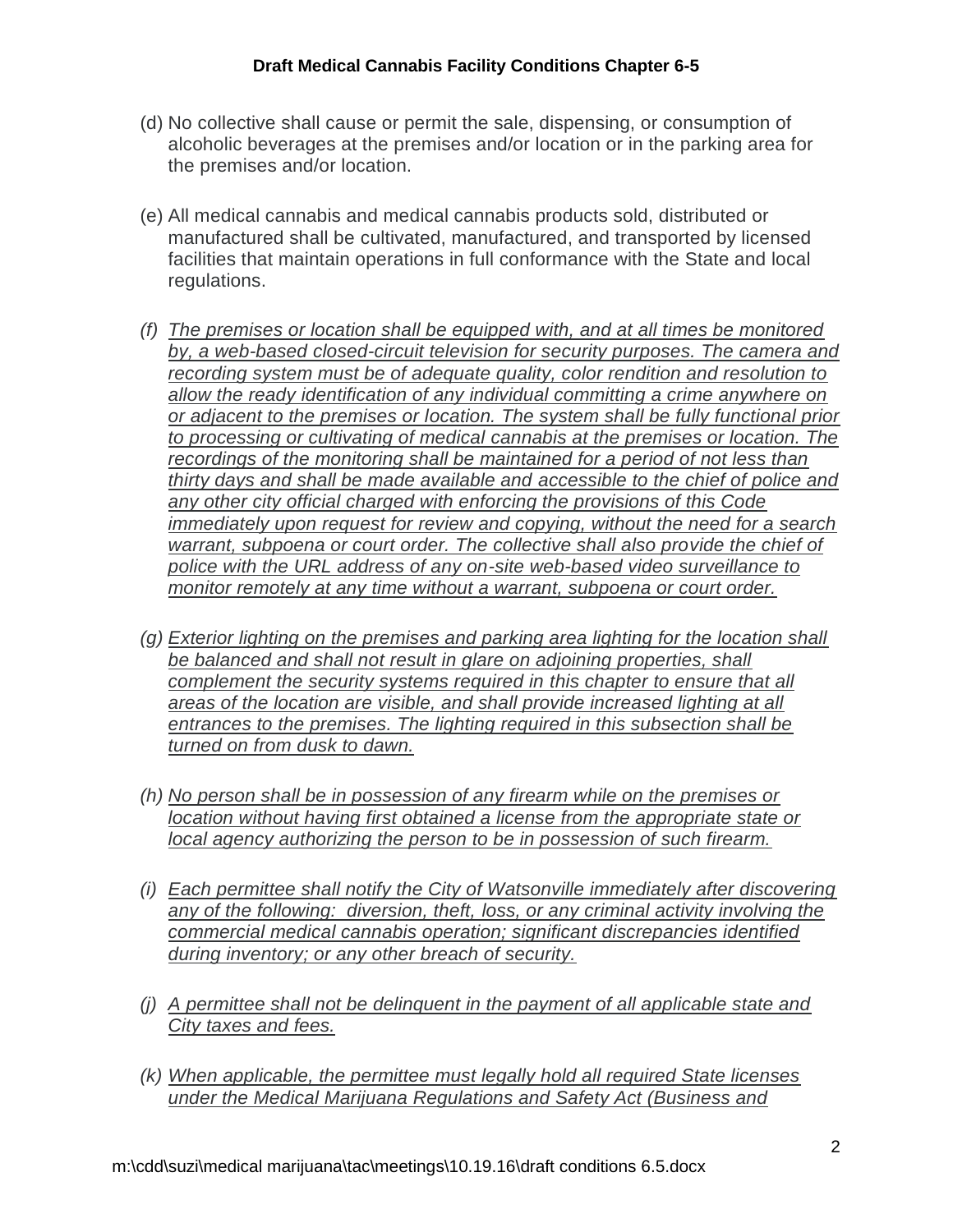## **Draft Medical Cannabis Facility Conditions Chapter 6-5**

*Professions Code 19300, et seq), as it may be amended, and under all other applicable State laws.*

- *(l) At any time between 8:00 a.m. and 9:00 p.m. and without notice, City officials may enter the premises for the purpose of observing compliance of the medical cannabis facility operation with this Section, including access to and inspection of the facility's records, books, accounts, financial data, and any and all data relevant to its permitted activities for the purposes of conducting an audit or examination.*
- *(m) It is unlawful for any person having any responsibility over a medical cannabis facility to refuse to allow, impede, obstruct, or interfere with an inspection, or the review of the copying of records and monitoring (including*  $\overline{a}$ *recordings) including, but not limited to, the concealment, destruction, and falsification of any recordings or records.*
- *(n) Persons under the age of eighteen (18) years shall not be allowed on the premises of a medical cannabis facility and shall not be allowed to serve as a driver for a mobile delivery service unless such person is a qualified patient or a primary caregiver and they are in the presence of their parent or guardian.*
- *(o) It shall be unlawful and a violation of this Chapter for any person to employ any other person at a medical cannabis facility who is not at least eighteen (18) years of age.*
- *(p) Odor control devices and techniques shall be incorporated in all medical cannabis facilities to ensure that odors from cannabis are not detectable offsite. Medical cannabis facilities shall provide a sufficient odor absorbing ventilation and exhaust system so that odor generated inside the medical cannabis facility that is distinctive to its operation is not detected outside of the*  facility, anywhere on adjacent property or public rights-of-way, on or about the *exterior or interior common area walkways, hallways, breezeways, foyers, lobby areas, or any other areas available for use by common tenants or the visiting public, or within any other unit located inside the same building as the medical cannabis facility. As such, medical cannabis facilities must install and maintain the following equipment or any other equipment which the Chief or Police or his designee determines has the same or better effectiveness:*
- *(q) An exhaust air filtration system with odor control that prevents internal odors from being emitted externally;*
- *(r) An air system that creates negative air pressure between the medical cannabis facility's interior and exterior so that the odors generated inside the facility are not detectable on the outside of the facility.*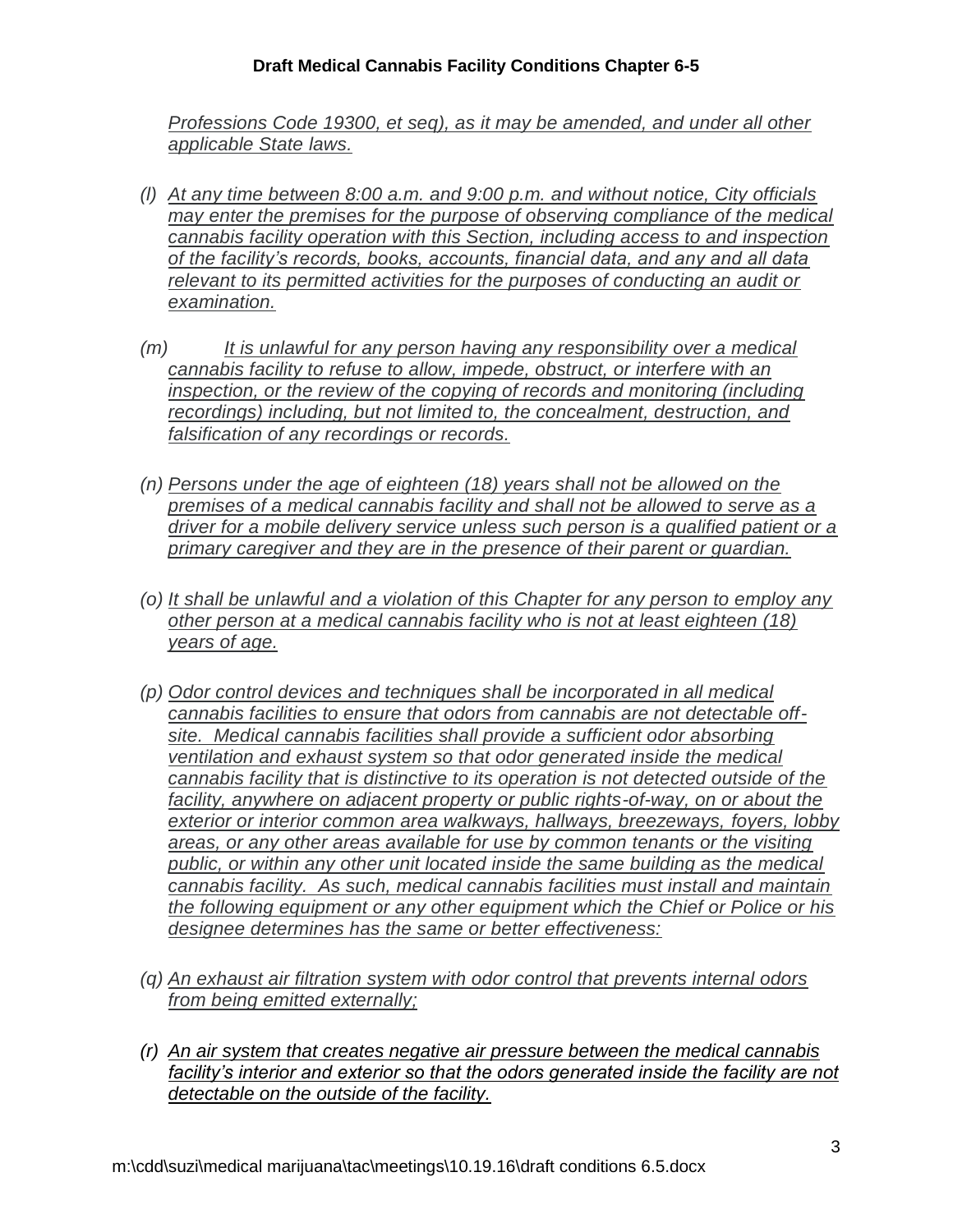- *(s) All weighting devices must be maintained in compliance with local, state, or federal law and comply with applicable regulations regarding device registration with the Agricultural Commissioner.*
- *(t) All medical cannabis facilities shall follow all local, state, and federal*  requirements for solid waste and hazardous waste disposal. The County of *Santa Cruz Environmental Health Division may inspect the medical cannabis facility at any time during business hours to ensure compliance with this section.*
- *(u) Medical cannabis facilities shall employee security personnel subject to the following requirements:*
	- *(1) All security personnel shall register and maintain valid registration status with the State of California's Department of Consumer Affairs. At no time shall any security personnel register with the state at any level that is less than that of a proprietary private security officer. Proof of application and registration for all security personnel shall be maintained by the collective and shall consist of copies of all relevant documentation including: application forms, receipts for application fees and live scan fees, and actual proof of registration.*
	- *(2) While on duty, all security personnel shall have a nameplate containing the security personnel's full name and the word "SECURITY" printed in bold, capital letters. The nameplate shall be exhibited prominently on the clothing, at chest level, and shall be visible and easily read at all times. The nameplate shall be a minimum of two inches high and four inches wide, with the required information printed in capital letters, at least three-fourths inches high and in a contrasting color. As an alternative to a nameplate, the security personnel's name and the word "SECURITY" may be embroidered on the security personnel's outermost garment with the required information meeting the above specifications and located at chest level.*
- *(v) Each permittee shall conspicuously display its permit on the premises. Each medical cannabis facility that engages in delivery services or in transportation services shall carry a copy of the permit in all vehicles that deliver or transport medical cannabis.*
- *(w)No permittee may hold a license from the State Department of Alcoholic Beverage Control to sell alcohol beverages, nor may the medical cannabis facility operation include a business that sells alcohol beverages. No alcohol may be stored, sold, dispensed or used on the premises.*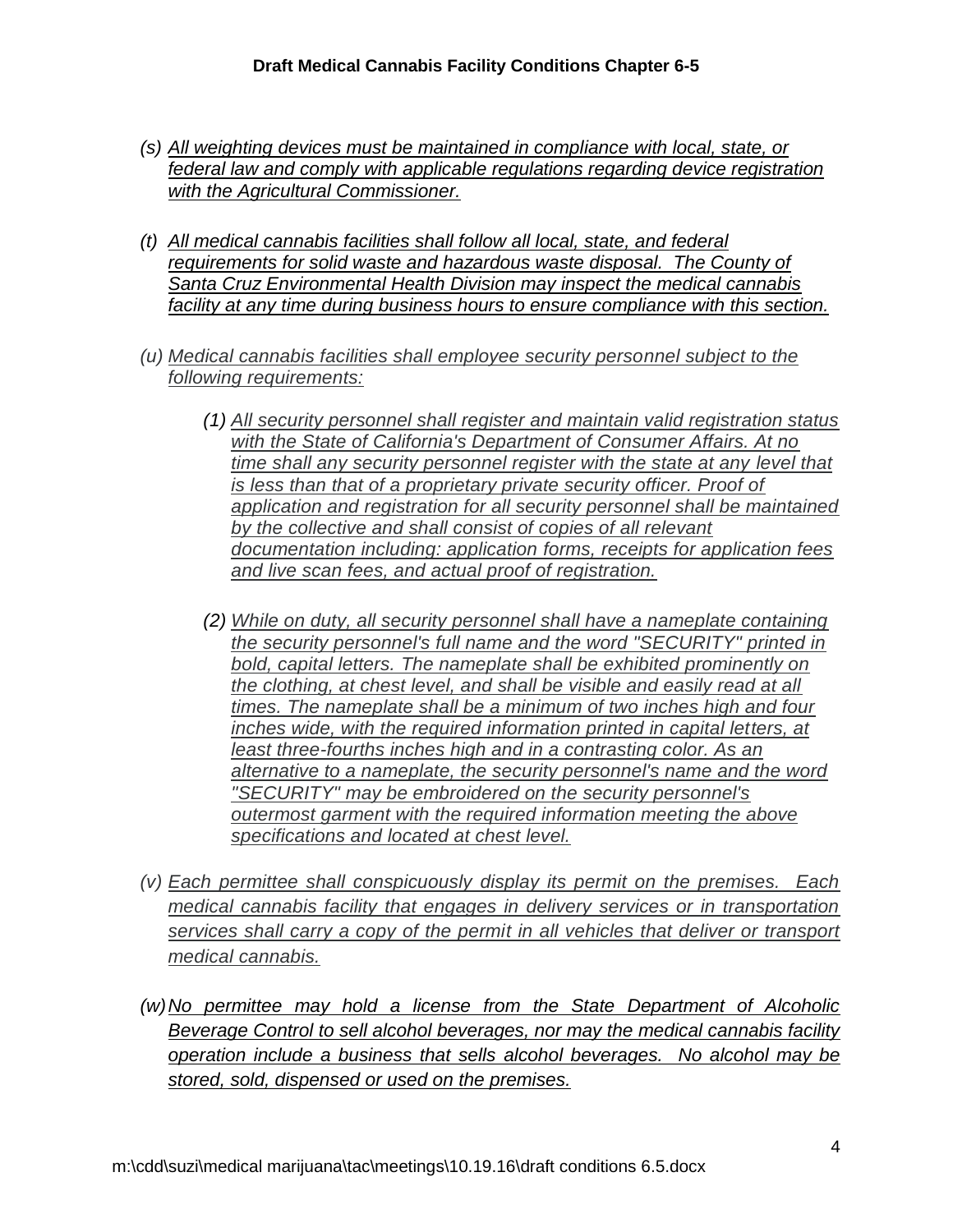## *6-5.150 Records***.**

- (a) Medical cannabis facilities shall maintain an inventory control and reporting system that accurately documents the present location, amounts, and descriptions of all medical cannabis products from the time of delivery until purchase by or distribution to a qualified patient or primary caregiver.
- (b) Medical cannabis facilities shall have an electronic point of sale system that produces historical transactional data for review by the Zoning Administrator or designee for compliance and auditing purposes.
- *(c) On the fifteenth day of each month, the collective shall provide a detailed accounting of overhead expenses to its membership. Contributions for overhead expenses shall be made through direct billing or through in-kind contribution. Monetary contributions shall be made by cash, personal check, cashier's check or credit card. All accountings, billings, and contributions (whether in-kind, monetary or property) shall be fully documented, in writing and shall be submitted to the director of finance on a quarterly basis.*
- (d) Each medical cannabis facility shall have in place a point-of-sale tracking system to track and to report on all aspects of the medical cannabis facility including, but not limited to, such matters as cannabis tracking, inventory data, and gross sales (by weight and sale) and shall ensure that such information is compatible with the City's record-keeping systems. The system must have the capability to produce historical transactional data for review by the City of Watsonville. All information provided to the City pursuant to this subsection shall be confidential and shall not be disclosed, except as otherwise may be required under the law.
- (e) Each licensee shall maintain at the premises all records and documents required by this chapter and all the information and records listed below:
- (f) The name, address, and telephone number(s) of the owner, landlord and/or lessee of the location;
	- (1) The name, address, and telephone number of each patient and primary caregiver, along with a copy of the written documentation provided by each qualified patient designating his or her primary caregiver;
	- (2) The name, business address, and telephone number of each attending physician who provided a physician's recommendation for any patient of the licensee;
	- (3) The records of all qualified patients with a valid identification card and primary caregivers with a valid identification card may be maintained by the applicant or licensee using only the identification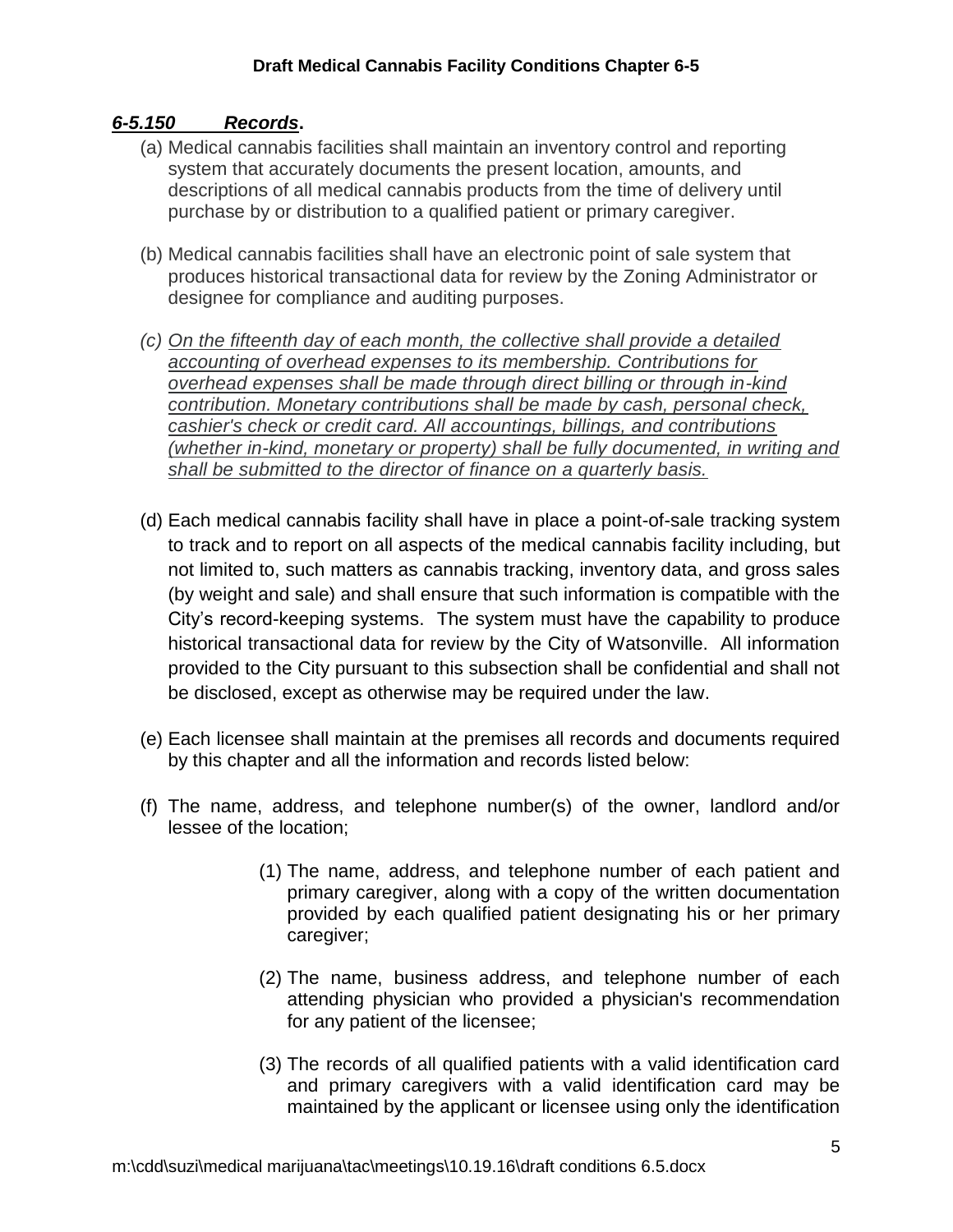card number issued by the state pursuant to California Health and Safety Code Section 11362.7 et seq., in lieu of the information required by sections 6.5.190.B.2.a. through c., B.3, and B.4.;

- (4) Complete and up-to-date records regarding the amount of medical cannabis cultivated, produced, harvested, stored, or packaged at its cultivation site;
- (5) Complete and up-to-date records regarding medical cannabis transfers from the applicant or licensee's cultivation site to dispensing location(s), including the date and time of the transfer; the name and address of the cultivation facility and the name and address of the supplier if different from the cultivation facility; the amount, form, type, batch and lot number of cannabis transferred; the time of departure from the cultivation facility; the time of arrival at the dispensing location; the names of the employees transporting the product; and the name of the employee who received the product at the dispensing location;
- (6) Complete and up-to-date records documenting each transfer of medical cannabis from the applicant or licensee's dispensing location to patients including the amount provided, the form or product category in which the medical cannabis was provided, the date and time provided, the name of the employee making the transfer, and the amount of monetary or other transaction;
- (7) All receipts of the licensee, including but not limited to all contributions and all expenditures incurred by the licensee for the cultivation and dispensing of medical cannabis;
- (8) Records demonstrating compliance with state and federal rules and regulations regarding reporting and taxation of income received; and
- (9) All medical cannabis facilities shall perform an inventory on the first business day of each month and shall record the total quantity of each form of cannabis on the premises.
- (g) All records required by this section shall be maintained by the applicant or licensee for a period of seven years and shall be made available by the applicant or licensee to the Zoning Administrator and any City official charged with enforcing the provisions of this code upon request.

## *6-5.160 Identification display requirements.*

*(a) Each owner, manager and individual member engaged in the cultivation, processing, manufacturing, transporting or dispensing of medical*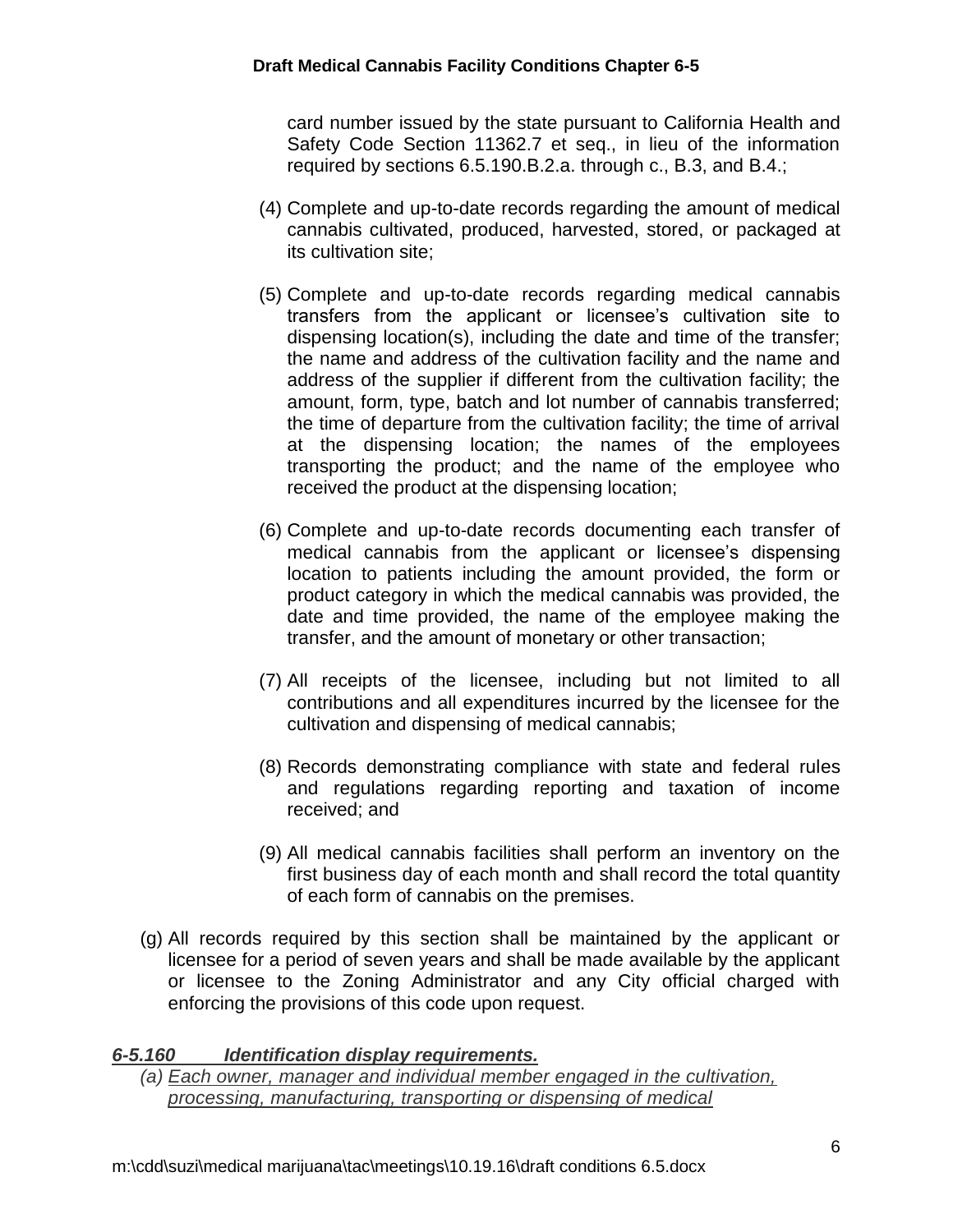## **Draft Medical Cannabis Facility Conditions Chapter 6-5**

*cannabis shall, at all times while engaged in the duties of his or her position*  for the collective, wear in plain sight, on his or her person and at chest level. *a valid identification badge, issued by the chief of police and containing such information, including a suitable photograph, as the chief of police may require.*

- *(b) No owner, manager or individual member engaged in the cultivation, processing, manufacturing, transporting or dispensing of medical cannabis shall engage in any activities on behalf of the collective with which he or she is registered, without first obtaining a valid identification badge.*
- *(c) Identification badges shall expire one year after issuance.*
- *(d) Application for renewed identification badges shall be filed with the chief of police no later than thirty days prior to the expiration of the current identification badge.*
- *(e) Identification badges are the property of the City of San José and shall be immediately collected by the collective and provided to the chief of police within twenty-four hours of their expiration, or within twenty-four hours of the termination of the collective's relationship with the owner, manager or individual member participating in the cultivation, processing, manufacturing, transporting or dispensing of medical cannabis.*

## *6-5.170 Operating Conditions for Medical Cannabis Dispensaries*

- (a) *Medical cannabis dispensaries may only be open between the hours of 8:00 a.m. and 9:00 p.m. and may operate seven days per week.*
- (b) *All medical cannabis and medical cannabis products shall be stored in a secured an locked safe room, safe or vault, and in a manner to prevent diversion, theft, and loss, except for limited amounts of cannabis used for display purposes, samples, or immediate use.*
- (c) *No applicant or dispensary shall cause or permit the sale, dispensing, or consumption of alcoholic beverages on or about the medical cannabis facility or in the parking area for the facility.*
- (d) *Medical cannabis may not be inhaled, smoked, eaten, ingested, vaporized, or otherwise used or consumed on the premises or in the parking areas of the premises.*
- (e) *The applicant or dispensary shall prohibit loitering by persons outside the facility, either on the premises or within one hundred feet of the premises.*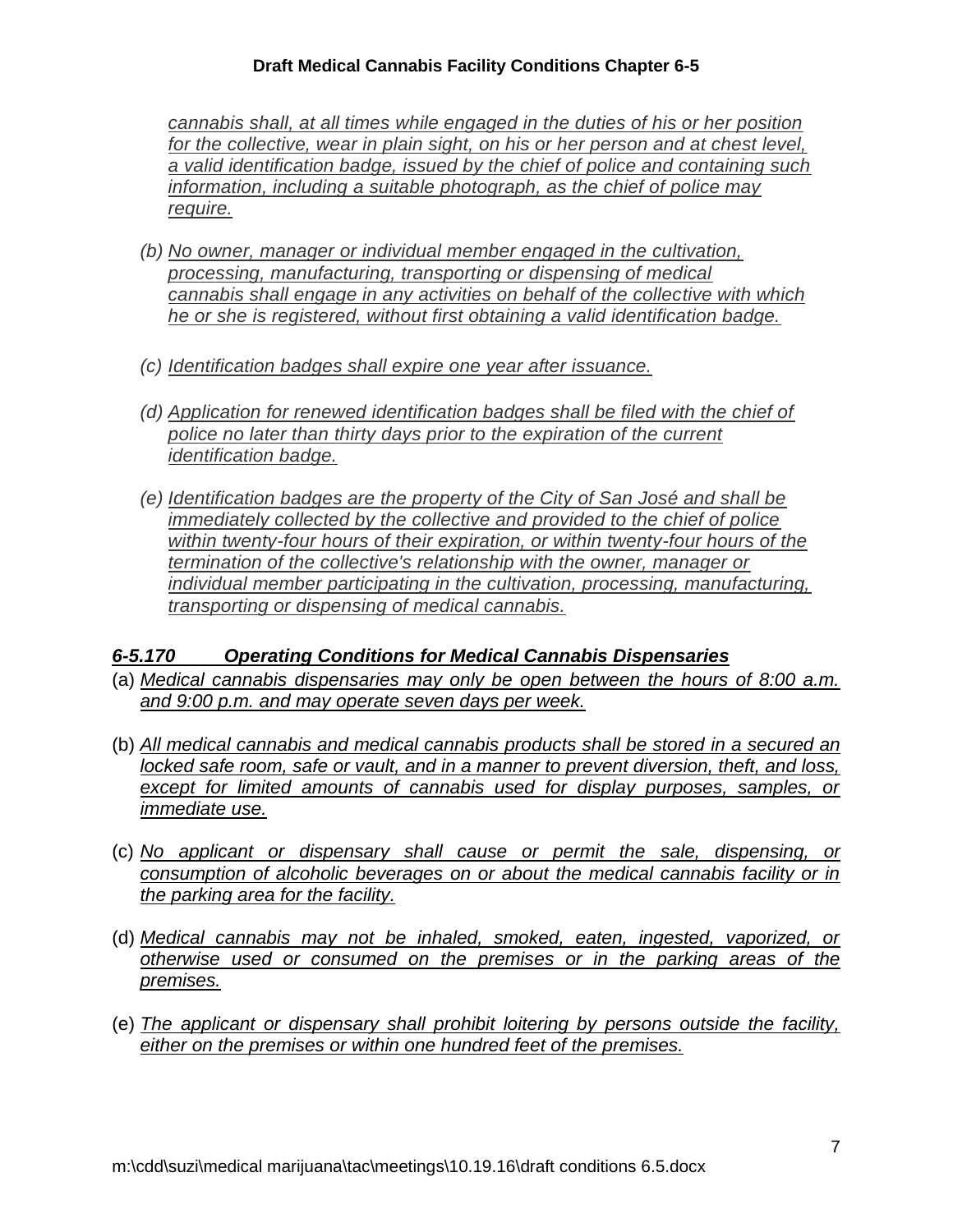- (f) *A sign shall be placed in a visible location near the reception of patients and at the register stating that it is a crime to distribute medical Cannabis to individuals without a recommendation to use Cannabis as a medicine.*
- (g) *The applicant or licensee shall maintain a database of individuals who violate any portion of this chapter and refuse service to those individuals*
- (h) *A copy of the regulatory permit issued by the City, and any conditions thereof, shall be posted on the premises in a prominent place where it may be readily viewed by any member of the general public.*
- (i) *Each applicant or licensee can operate in a manner such that the cultivation of medical cannabis does not adversely affect the health or safety of nearby properties through creation of mold, mildew, dust, glare, heat, noise, noxious gasses, odor, smoke, traffic, vibration, or other impacts.*
- (j) *The cultivation of medical cannabis shall not create hazards due to the use or storage of materials, processes, products, chemicals, fertilizers, or wastes.*
- (k) *The interior and exterior of the medical cannabis facility, including driveways, sidewalks, parking strips, fire access roads and streets on or adjacent to the premises shall be kept in a clean and safe condition.*
- (l) *Consistent with the "Memorandum for all United States Attorneys," issued by the U. S. Department of Justice, from James M. Cole, Deputy Attorney General (known as the "Cole Memo"), the licensee or cooperative shall take all necessary and reasonable steps, including the refusal of service to any patient of the applicant or licensee, to prevent:*
	- *(1) The distribution of cannabis to minors;*
	- *(2) Revenue from the sale or distribution of cannabis from going to criminal enterprises, gangs and cartels;*
	- *(3) The diversion of cannabis from California to any other state;*
	- *(4) State-authorized cannabis activity from being used as a cover or pretext for the trafficking of other illegal drugs or other illegal activity;*
	- *(5) Violence and the use of firearms in the cultivation and distribution of cannabis;*
	- *(6) Drugged driving and the exacerbation of other adverse public health consequences associated with cannabis use;*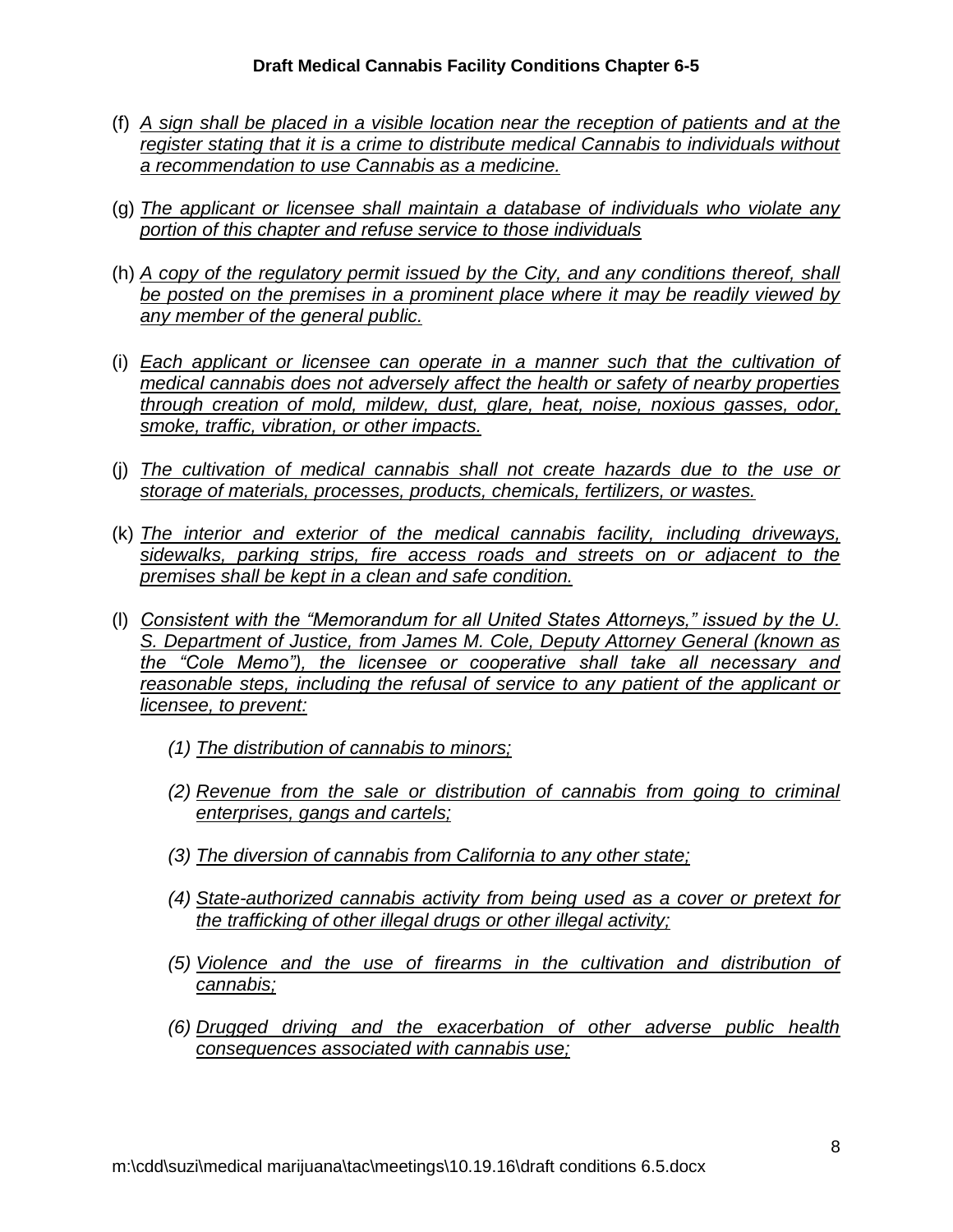- *(7) Growing of cannabis on public lands and the attendant public safety and environmental dangers posed by cannabis production on public lands; and*
- *(8) Preventing cannabis possession or use on federal property.*
- (m)*Any violation of this provision shall result in the immediate suspension of any permit*  authorized under this chapter, and pending investigation and a hearing, shall result *in revocation of the permit at the election of the Zoning Administrator or designee.*
- (n) *Verify the age and all necessary documentation of each customer to ensure the customer is not under the age of eighteen (18) years of age and that the potential customer has a valid doctor's recommendation. Doctor recommendations shall not be provided at the dispensary.*
- (o) *Entrances into the dispensary shall be locked at all times with entry strictly controlled. A "buzz-in" electronic/mechanical entry system shall be utilized to limit access to and entry to the dispensary to separate it from the reception/lobby area. Individuals must show their medical cannabis card in order to gain access to the dispensary.*
- (p) *Dispensaries may have on-site in the retail sales area of the dispensary only that quantity of cannabis and cannabis products reasonably anticipated to meet the daily demand readily available for sale.*
- (q) *All restroom facilities shall remain locked and under the control of management.*
- (r) *There shall be a minimum of one security personnel at the dispensary during its hours of operation. The security personnel shall provide security inside the premises, along the outside perimeter of the premises, at parking sites immediately adjacent to the premises and used by members of the collective, and at sidewalks adjacent to the collective's location.*

# *6-5.180 Manufacturing*

*(a) The extraction and refinement of chemical compounds from medical cannabis by way of a solvent-based method utilizing compressed flammable gases or alcohol is prohibited. No collective shall possess, dispense or transport any medical cannabis manufactured by such method. All extraction and refinement equipment used by a collective shall be subject to review by, and approval of, the city pursuant to building codes.*

# **6-5.190 Cultivation**

(a) The licensee shall prohibit loitering by persons outside the facility, either on the premises or within one hundred (100') feet of the premises.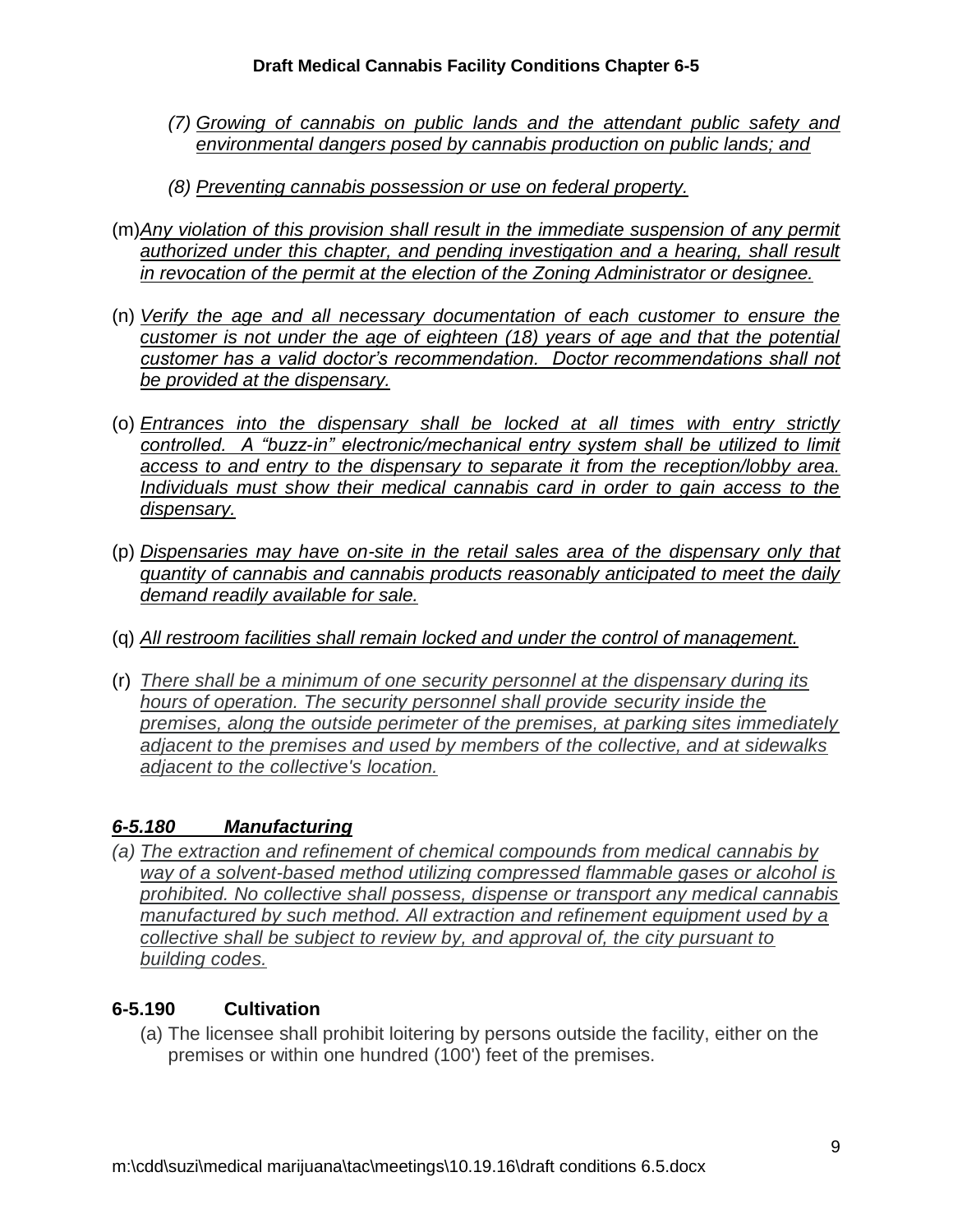- (b) The cultivation of medical cannabis shall not create hazards due to the use or storage of materials, processes, products, chemicals, fertilizers, or wastes.
- *(c) The medical cannabis facility shall follow all pesticide use requirements of local, state, and federal law. The Santa Cruz County Agricultural Commissioner may inspect the commercial cannabis business at any time during business hours to ensure compliance with this section.*
- *(d) Outdoor cultivation of cannabis is prohibited Citywide. All cultivation of cannabis must occur within a permanent, permitted structure.*
- *(e) Medical cannabis cultivation shall be conducted in accordance with state and local laws related to grading, electricity, water usage, water quality, woodland and riparian habitat protection, agricultural discharges, and similar matters.*
- *(f) Pesticides and fertilizers shall be properly labeled and stored to avoid contamination through erosion, leakage, or inadvertent damage from pests, rodents, or other wildlife.*
- *(g) The cultivation of medical cannabis shall at all times be operated in such a way*  as to ensure the health, safety, and welfare of the public, the employees working *at the facility, visitors to the area, neighboring properties, and the end users of the medical cannabis being cultivation, to protect the environment from harm to streams, fish, and wildlife; to ensure the security of the medical cannabis being cultivated; and to safeguard against the diversion of cannabis for non-medical purposes.*

# *6-5.200 Food Preparation*

- *(a) All food products, food storage facilities, food-related utensils, equipment and materials shall be approved, used, managed and handled in accordance with Sections 113700-114437 of the California Health and Safety Code, and California Retail Food Code. All food products shall be protected from contamination at all times, and all food handlers must be clean, in good health and free from communicable diseases.*
- *(b) Baked products (e.g., brownies, bars, cookies, cakes), tinctures, and other nonrefrigerated type items may be sold or distributed at a medical cannabis dispensary. The County of Santa Cruz Environmental Health Department may inspect the medical cannabis facility at any time during business hours to ensure compliance with this Section.*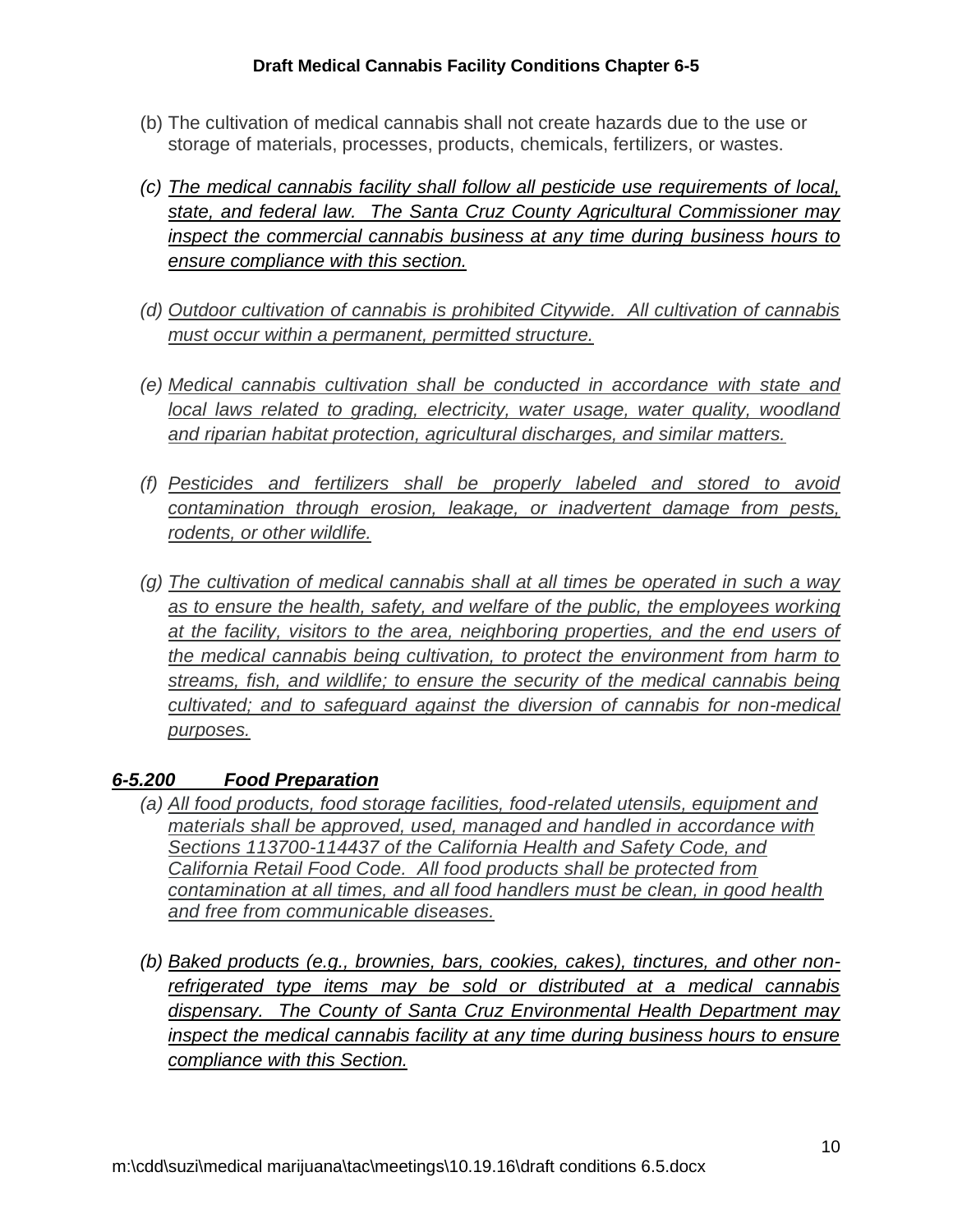*(c) No edible medical cannabis products requiring refrigeration or hot-holding shall*  be sold or distributed at a medical cannabis facility operating under a permit *issued pursuant to this Chapter.* 

# *6-5.210 Packaging of Medical cannabis.*

- (a) *Prior to sale at a dispensary, medical cannabis products shall be labeled and in a tamper-evident package. Labels and packages of medical cannabis products shall meet the following requirements:*
	- *(1) Medical cannabis packages and labels shall not be made to be attractive to children.*
	- *(2) All medical cannabis product labels shall include the following information, prominently displayed and in a clear and legible font:*
		- *(i.) Manufacture date and source.*
		- *(ii.) The statement "SCHEDULE I CONTROLLED SUBSTANCE."*
		- *(iii.) The statement "KEEP OUT OF REACH OF CHILDREN AND ANIMALS" in bold print.*
		- *(iv.) The statement "FOR MEDICAL USE ONLY."*
		- *(v.) The statement "THE INTOXICATING EFFECTS OF THIS PRODUCT MAY BE DELAYED BY UP TO TWO HOURS."*
		- *(vi.) The statement "THIS PRODUCT MAY IMPAIR THE ABILITY TO DRIVE OR OPERATE MACHINERY. PLEASE USE EXTREME CAUTION."*
		- *(vii.) Label must list the total weight (in ounces or grams) of medical cannabis in the package.*
		- *(viii.) A warning if nuts or other known allergens are used.*
		- *(ix.) List of pharmacologically active ingredients, including, but not limited to, tetrahydrocannabinol (THC), cannabidiol (CBD), and other cannabinoid content, the THC and other cannabinoid amount in milligrams per serving, servings per package, and the THC and other cannabinoid amount in milligrams for the package total.*
		- *(x.) Clear indication, in bold type, that the product contains medical cannabis.*
		- *(xi.) Identification of the source and date of cultivation and manufacture.*
		- *(xii.) Any other requirement set by the bureau.*
		- *(xiii.) Information associated with the unique identifier issued by the Department of Food and Agriculture pursuant to Section 11362.777 of the Health and Safety Code.*
- (b) *Only generic food names may be used to describe edible medical cannabis products.*

# *6-5.220 Delivery and Transportation*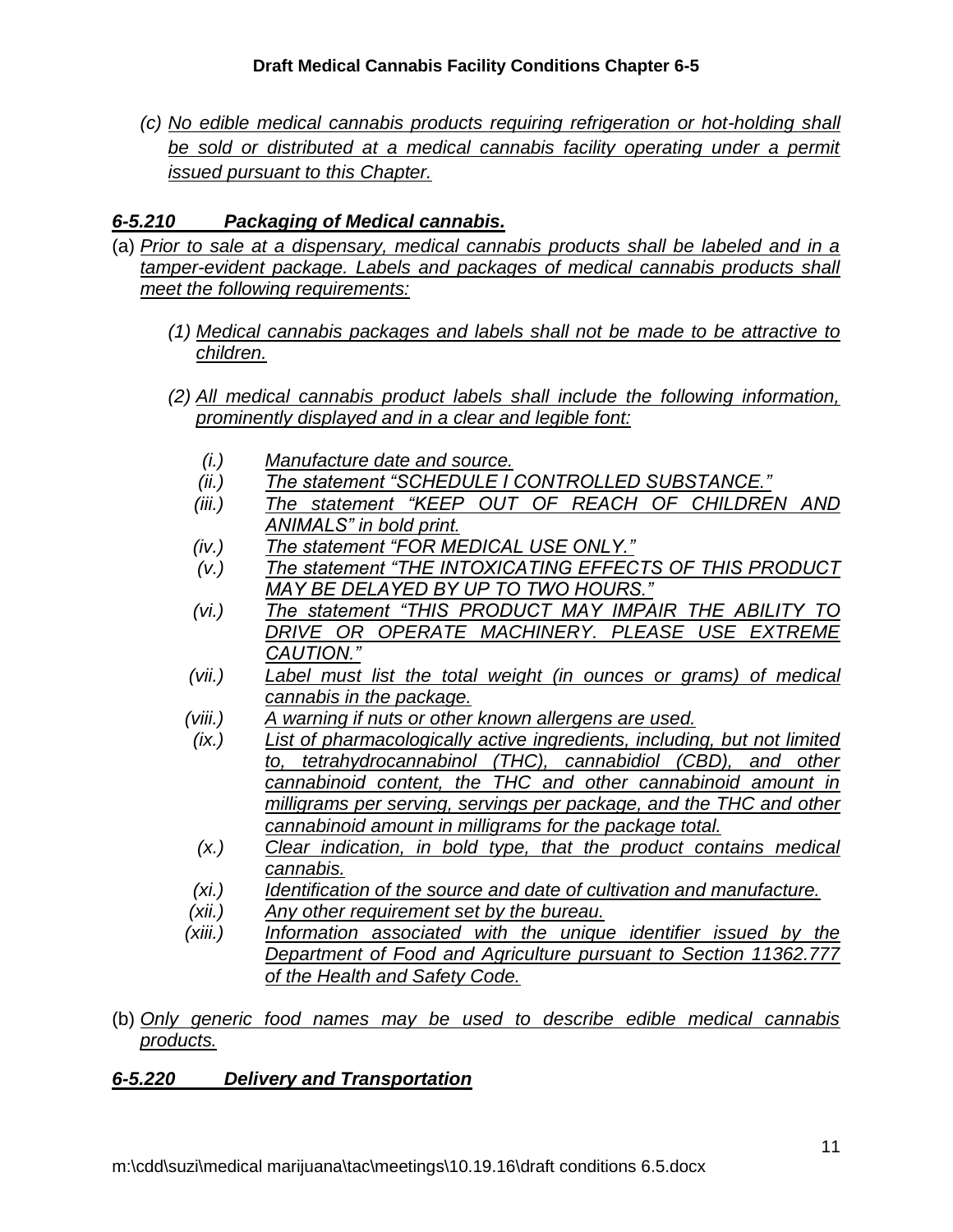- *(a) Each medical cannabis facility that engages in delivery services or in transportation services shall carry a copy of the Use Permit in all vehicles that deliver or transport medical cannabis.*
- *(b) Deliveries shall only occur during daylight hours.*

# *6-5.230 Testing*

- *(a) A testing licensee shall not hold a license in another license category of this Chapter and shall not own or have ownership interest in a non-testing facility licensed pursuant to this Chapter.*
- *(b) A licensed testing service shall issue a certificate of analysis for each lot, with supporting data, to report the same information required in California Government Code Section 19344 in Chapter 3.5 of Division 8 or unless otherwise provided by law.*
- *(c) A licensed testing service shall, in performing activities concerning marijuana and marijuana products, comply with the requirements and restrictions set forth in applicable law and regulations.*
- *(d) Licensees shall use standard methods established by International Organization for Standardization approved by an accrediting body that is signatory to the International Laboratory Accreditation Cooperation Mutual Recognition Arrangement.*
- *(e) Licensees shall test for cannabinoids, contaminants, microbiological impurities, and other compounds spelled out in California Government Code Section 19344.*
- *(f) Licensees may conduct tests for individual qualified patients, but not certify them for resale or transfer to other licensees.*

# *6-5.240 Community Relations.*

- (a) Each medical cannabis facility shall provide the Zoning Administrator or designee with the name, telephone number, and email address of an on-site community relations or staff person or other representative to whom the City can provide notice if there are operating problems associated with the medical cannabis facility or refer members of the public who may have any concerns or complaints regarding the operation of the medical cannabis facility. Each medical cannabis facility shall also provide the above information to all businesses and residences located within five hundred (500') feet of the medical cannabis facility within thirty (30) days of permit issuance, measured from property line to property line.
- (b) During the first year of operation under this Chapter, the owner, manager, and community relations representative from each medical cannabis facility holding a valid regulatory permit issued by the City shall attend a quarterly meeting with the Zoning Administrator and/or designee to discuss costs, benefits and other community issues arising as a result of implementation of the medical cannabis regulatory permit program authorized by this chapter. After the first year of